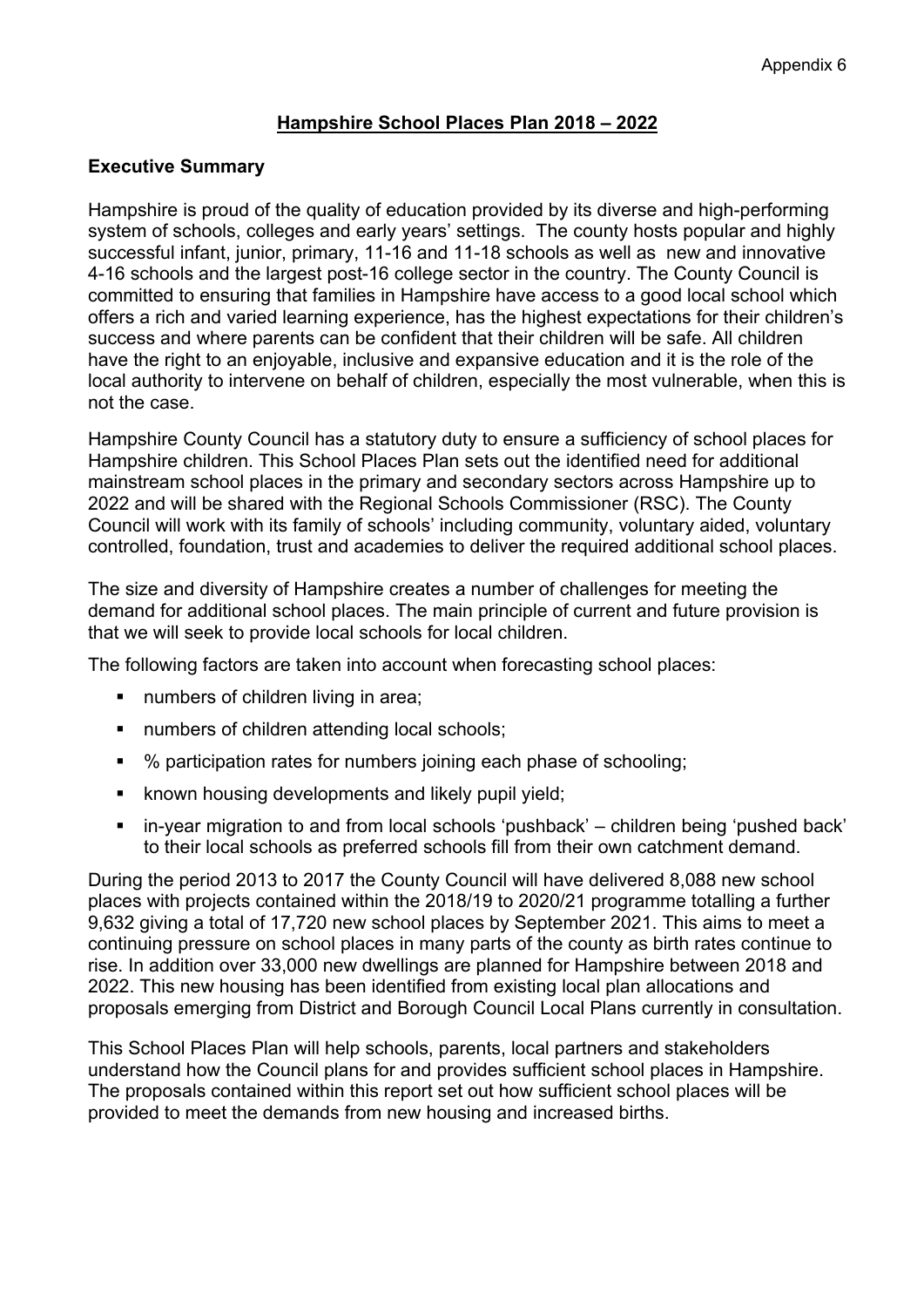### **1. Introduction and purpose**

- 1.1 Hampshire's Strategic Plan 2017-2021 (Shaping Hampshire) and Hampshire Children's and Young People's Plan 2015-2018 commits to "Providing opportunities to learn, within and beyond the school day, that raise children and young people's aspirations, encourage excellence and enable them to enjoy and achieve beyond their expectations". Key to achieving this commitment is that all schools in Hampshire are good schools serving and supporting their local communities. Whilst schools have an ever greater degree of autonomy in this regard, the way that schools are organised and the policies the County Council adopts in this area play a pivotal role in seeking to achieve this ambition.
- 1.2 The planning and provision of additional school places is an increasingly complex task with regard to catering for growing populations, inward migration and new housing developments. Individual schools, subject to status, now have greater autonomy regarding admission numbers and decisions surrounding school expansions, adding further complexity to the role the County Council must undertake.
- 1.3 Hampshire County Council has a statutory duty to:
	- Ensure sufficient childcare is available to meet the Early Years free entitlement as far as reasonably practicable;
	- Ensure sufficient maintained school provision is available to meet the needs of all Hampshire children aged up to 16;
	- **Ensure sufficient post-16 provision is available for all Hampshire children;**
	- Give priority at all ages to meet the needs of children with special education needs (SEN), learning difficulties and/or disabilities up to 19 (in some cases 25);
	- Support all maintained nurseries, schools and Post-16 provision to function as high-quality, viable and financially efficient services; and to
	- Ensure fair access to educational opportunity and promote diversity and parental choice.
- 1.4 It is the County Council's role to plan, commission and organise school places in conjunction with the Regional Schools Commissioner in a way that promotes the raising of standards, manages supply and creates a diverse infrastructure.
- 1.5 In a period of significant financial challenge, the County Council is committed to providing accommodation for school places, whether permanent or temporary, that is of high quality, fit for purpose, accessible, provides value for money and ensures flexibility to respond to the changes in need and curriculum.
- 1.6 This Plan focuses on the provision of mainstream school places for pupils up to 16 years of age. Its purpose is to advise the County Council and other stakeholders to the forecast need for school places in Hampshire over the next five years. More detailed information covering Early Years education and 14 – 19 education can be found at <https://www.hants.gov.uk/educationandlearning>
- 1.7 Forecasting the demand for school places is a complex process. Where children go to school can be determined by a number of differing factors including, birth rates, parental preference, housing growth and inward and outward migration. This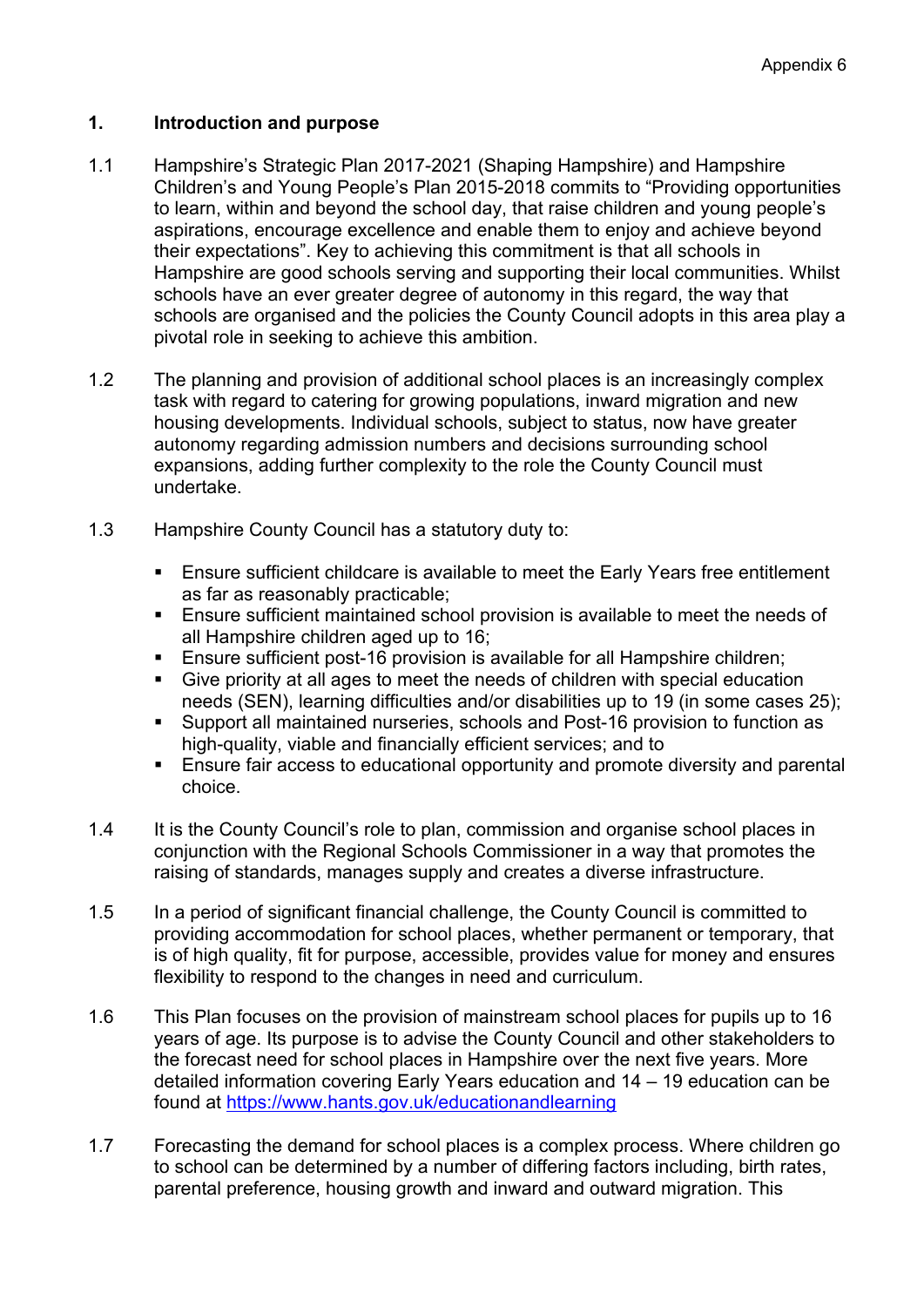means, that the planning of school places is based on probabilities and not certainties. While projections maybe founded on sound calculations they cannot be guaranteed. Added to this there is a need to consider and take into account a range of differing factors, and at times conflicting factors such as the need to raise standards, promote diversity and manage efficiently limited financial resources.

- 1.8 Schools that are their "own admission authority" have autonomy regarding their admission arrangements which includes their admission number and how they prioritise applications. The current school place planning model assumes an admission priority for children living within a catchment area but not all own admission authority schools give priority on this basis, instead for example, giving priority to siblings or children on faith grounds. Some may choose not to recognise a catchment area.
- 1.9 When the County Council proposes changes to the school place planning system, consultations will take place with the school and local community, to ensure schools and their communities are kept updated of any over or under supply of school places. Given that projections can and will change over time, the County Council will endeavour to manage proactively any uncertainty this can cause for schools and their local communities.
- 1.10 Therefore, it should be recognised that this is not a definitive planning document that sets out all of the actions the County Council will take over the coming five years in respect of school place planning. Rather it offers an overview of the likely supply and demand issues that will arise in Hampshire over the plan period.

# **2 The Hampshire Context**

- 2.1 Hampshire is the eighth most densely populated shire county in England and Wales, with a population density of 3.6 people per hectare. Hampshire's population is currently 1.345 million projected to rise to 1.421 million by 2021. Of this 1.345 million 78.1% live in urban areas and 21.9% in rural. The county currently has 578,424 dwellings and the average number in a household remains stable at 2.4, the same figure as recorded in the 2001 census.
- 2.2 Hampshire is made up of diverse urban and rural communities including children and families from minority ethnic communities. Census data from 2011 shows that 8.2% of the population in Hampshire is made up of people from ethnic communities. Data collected from schools in spring 2017 showed that 160 languages other than English are spoken by children and young people attending Hampshire schools. In primary schools 6.8% of pupils have English as an additional language with this falling to 4.9% in secondary schools.
- 2.3 Hampshire is a major economic driver within the South East having the third largest economy in the area and being the twelfth least deprived local authority area in England and Wales (Index of Multiple Deprivation 2015). However, this high standard of wealth masks some significant inequality in certain areas of the county.
- 2.4 Approximately 176,000 students are educated in Hampshire schools, through the provision at 3 nurseries, 2 "4 to 16 All through", 422 primary, 66 secondary, 26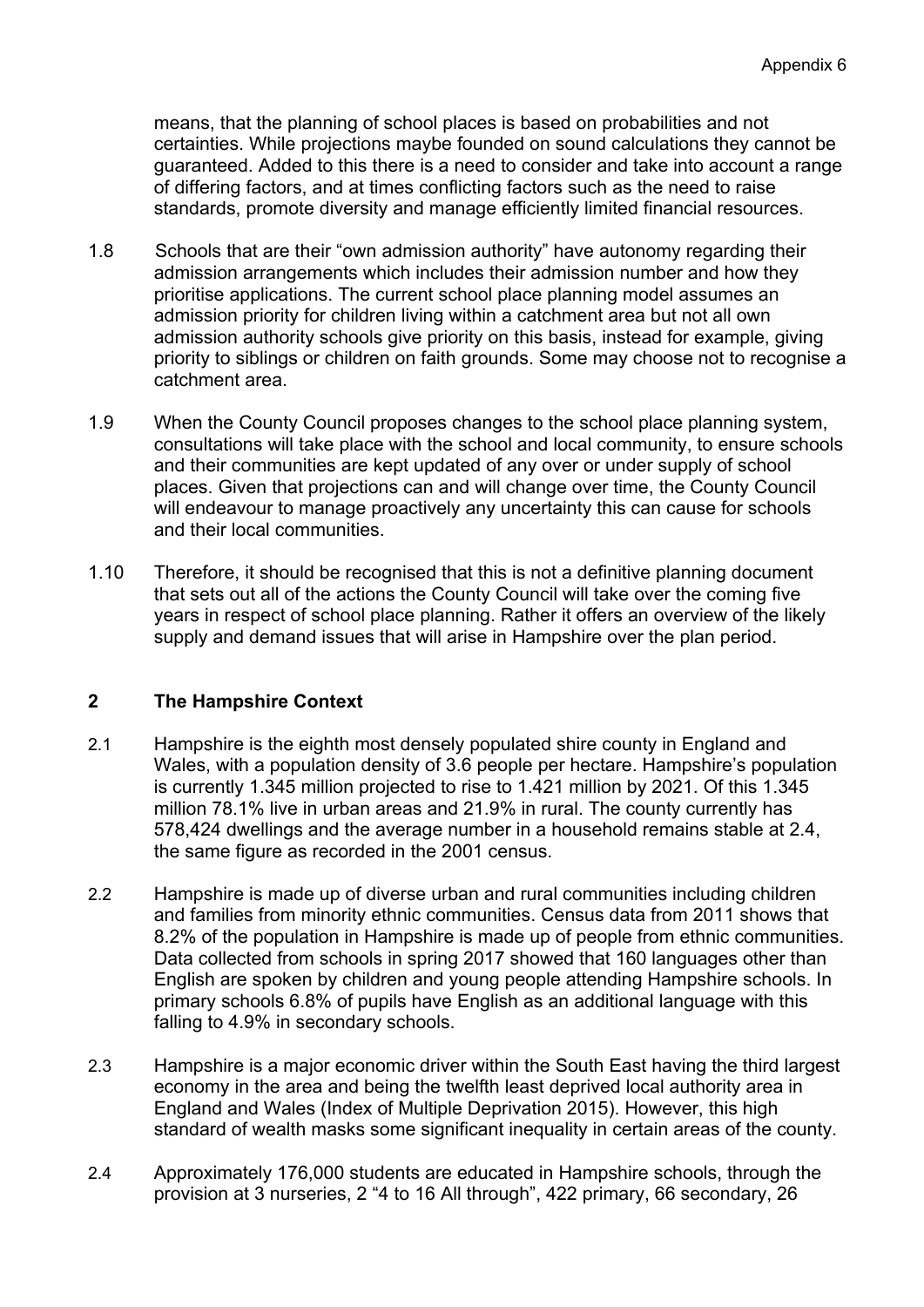special and 6 education centres. There are also over 50 independent schools (excluding academies and non-maintained special schools) in Hampshire catering for approximately 15,000 pupils.

2.5 Over 47,000 new dwellings are currently planned in Hampshire between 2017 and 2023. While new development will impact on all areas of the county, significant new housing growth is planned in locations such as Aldershot, Fareham, Bordon, Waterlooville, Basingstoke and Eastleigh. The demand for new housing puts significant pressure on all services and public infrastructure – particularly schools.

#### **3. Hampshire Pupil Numbers - County-wide trends**

- 3.1 Hampshire is experiencing a significant increase in the demand for places across all year groups as high birth years work their way through the system and new housing is built across the county. Births in the county have increased in recent years to 14,529 in 2016 representing a 13.7% increase since 2002 (12,794).
- 3.2 Primary school numbers show an increase each year, reaching a total of 114,013 in 2021/22. Secondary school numbers have previously shown a year on year decline, but the growth in primary numbers has started entering the secondary sector, with a growth to 71,783 by 2021/22. Between 2017/18 and 2021/22 Hampshire are expecting an additional 7,000 pupils into the secondary phase.

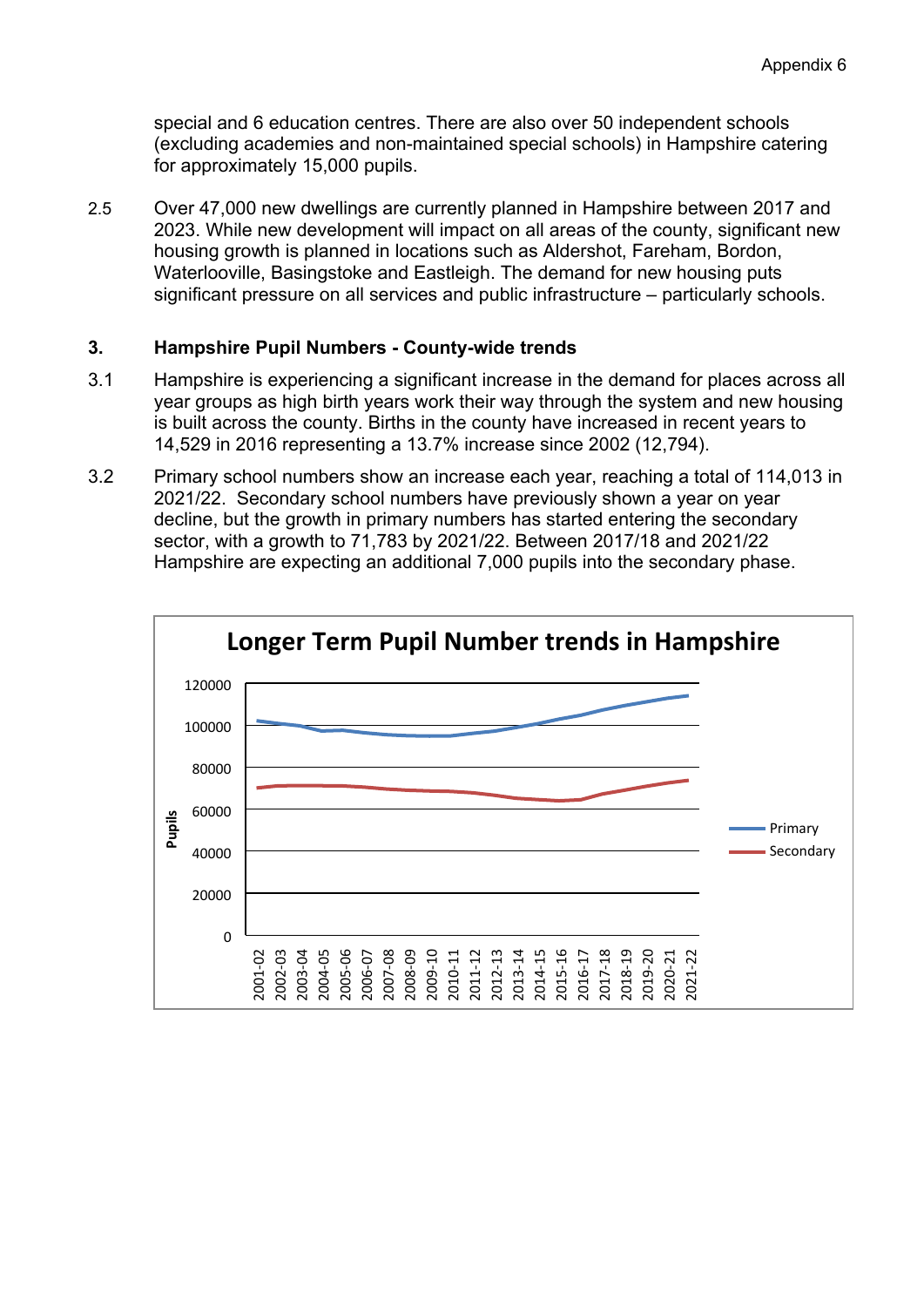The graph below demonstrates the known primary numbers and movement into the secondary phase 7 years on.



#### **4. Special Education Needs and Disability (SEND)**

4.1 A strategic review of Hampshire's SEND provision is currently being undertaken that includes SEND school representatives. The strategy assesses the county wide need for SEND places against current provision and will consider this alongside new school and resourced provision. Hampshire special schools have a good reputation for the quality of educational provision they offer to pupils, some of which have the most severe long term and complex educational needs. The educational offer to children with SEND also includes resourced provision within mainstream schools. This School Place Plan does not include SEND provision.

#### **5. Making Changes to Schools in Hampshire**

- 5.1 Hampshire has a diverse range of schools, meaning a varied and mixed approach to school organisation is required. This mixed economy has been developed over many years and works well, change is only considered by the County Council when required. In planning the provision of school places, the County Council will also consider cross border movement of pupils between local authorities.
- 5.2 In planning for new mainstream provision in the primary and secondary sector the County Council will plan based on the following principles:
	- Published Admission Numbers (PAN), where possible, will be multiples of 30 or 15 if this is not possible.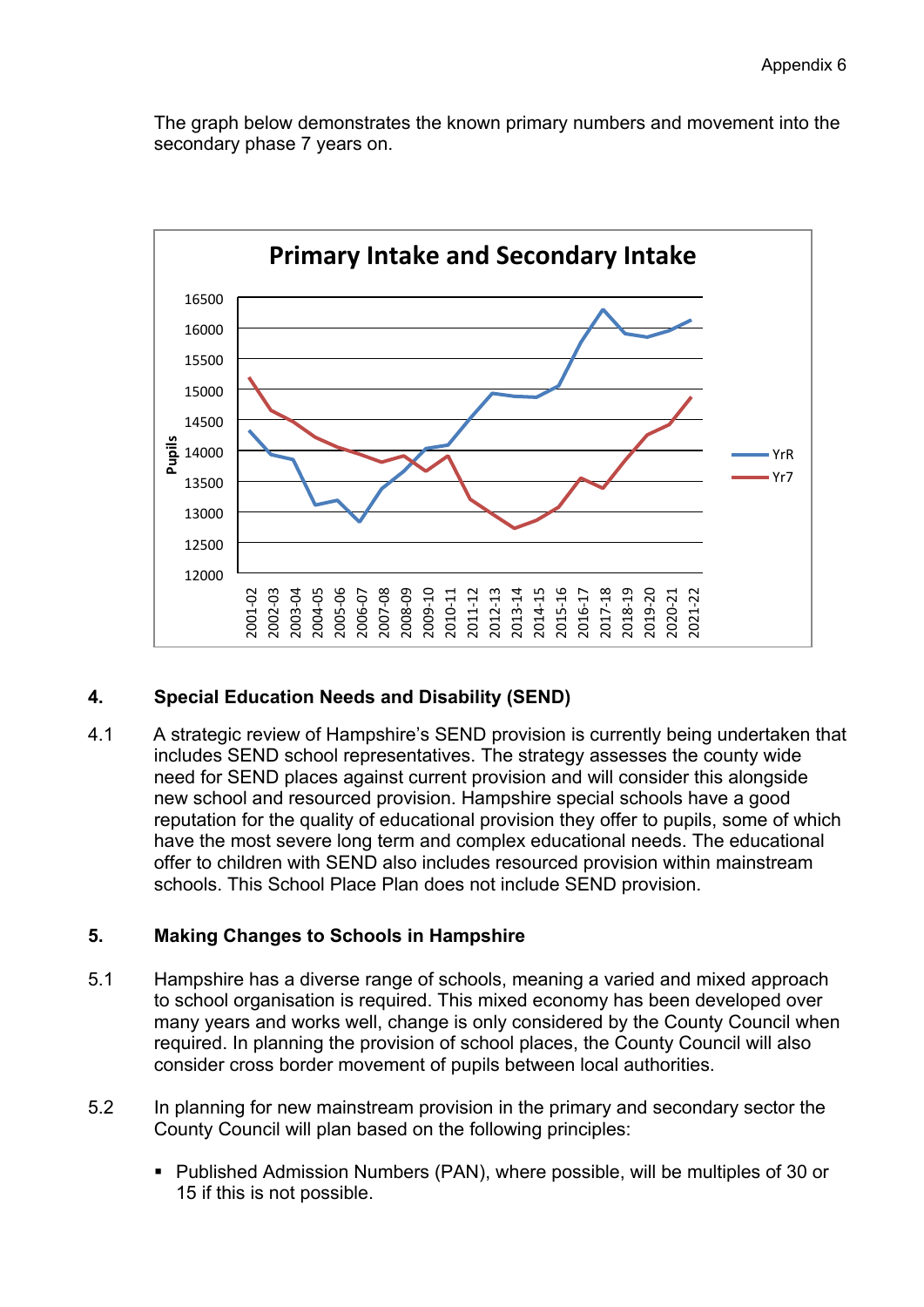- When developing new schools the County Council will seek to provide all-through primary provision and not separate infant and junior provision. It is the view of the County Council that this model provides a beneficial educational continuity between Key Stages 1 and 2 by removing the need for transition at age seven.
- Particularly in rural areas, the County Council will give due consideration to ensuring sustainable local models are maintained.
- The County Council promotes a co-educational system in the primary and secondary sector and all future arrangements will follow this principle.
- Where possible the County Council will seek to have PANs across the primary sector of not less than 30 or greater than 150 and no less than 150 in the secondary sector subject to individual circumstances.
- Large admission intakes outside the normal admission points at reception and the start of Key Stage 2 will seek to be avoided.
- When opportunity arises the County Council will discuss with governing bodies new forms of school governance. This could include 'hard' federation of two or more schools, amalgamation of infant and junior schools in to a single primary school or, the formation of all-through five to 16 schools.
- Assumed within the current funding formula is a presumption to keep smaller schools open. The County Council will seek to maintain smaller schools where the quality of provision is high and the school offers value for money.
- 5.3 The County Council keeps under review all education provision for which it has a statutory responsibility. Numerous factors might lead the County Council to make proposals for changes in school provision (these might also apply to nursery and college provision). As well as the supply and demand of school places; others factors include:
	- Action to address schools that are failing or at risk of failing;
	- Changes in the population and/or the continuing demand for places in an area;
	- Admission arrangements in its community and controlled schools that accord with the strategy for supplying school places and oversight of the wider admissions system.
	- The opportunity to bring local arrangements in-line with general Hampshire arrangements;
	- Findings by Ofsted on the quality of education being provided;
	- The prospects for the school of remaining or becoming viable in terms of admission factors;
	- Results and data in relation to public examinations or national tests and the level of value the school can be shown to be adding to the educational attainment of its pupils;
	- The popularity of the school within its local community and wider user group;
	- Ability to make a full educational offer within the financial budget available;
	- Clear indicators the provision has a full understanding of the challenges it faces and the ability and leadership to tackle these challenges.
- 5.4 The County Council works closely with schools, governing bodies and academy trusts to manage supply and demand issues in both the shorter and longer term. In addition the County Council undertakes statutory consultations on the principle of enlargement or any other type of significant alteration to schools – local residents, parents, governors, local Councillors and other community representatives are consulted during this process. Statutory guidance about making organisation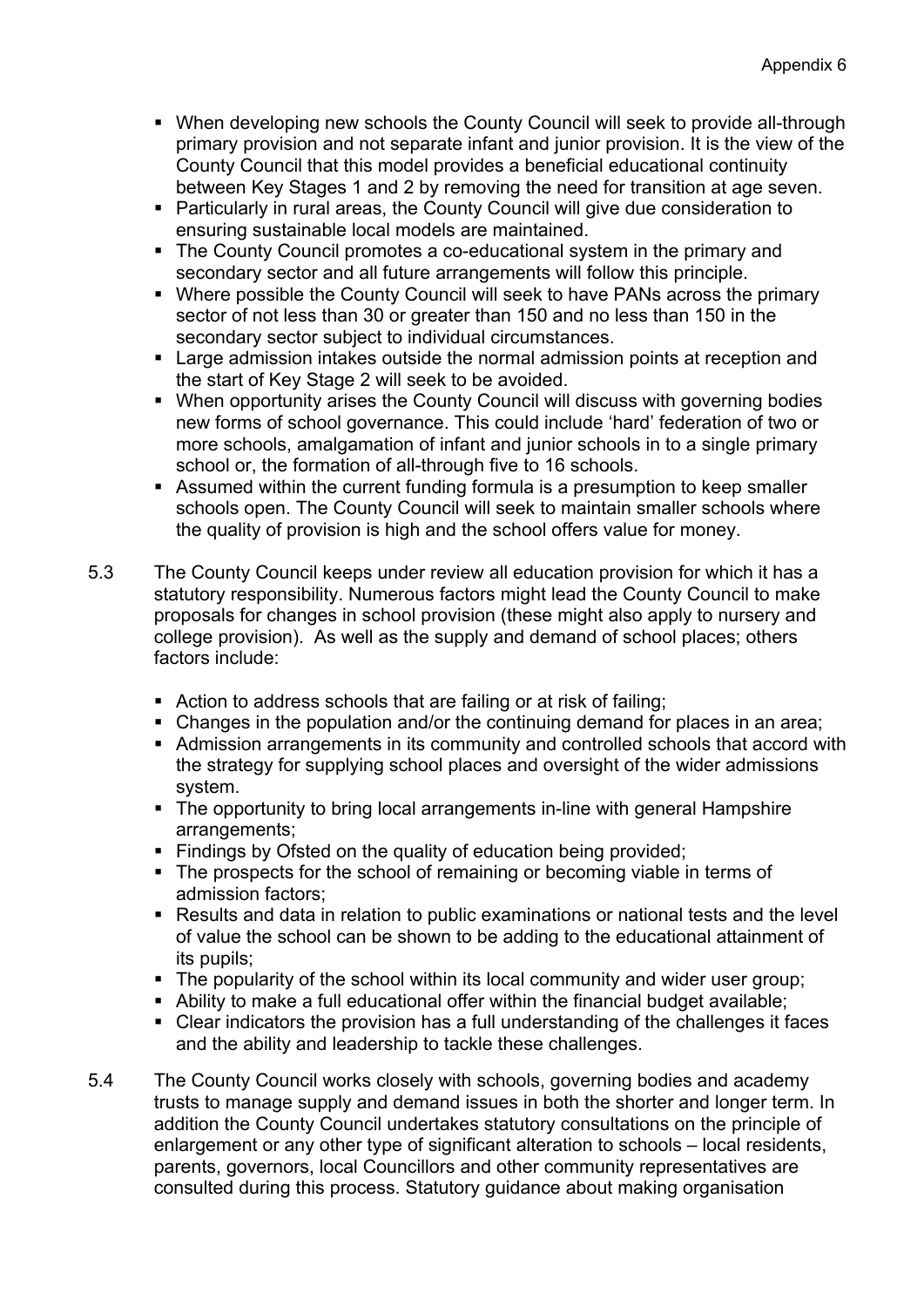changes to local-authority-maintained schools, including school closure are outlined on the Department for Education website and can be found at the following link: [https://www.gov.uk/government/publications/school-organisation-maintained](https://www.gov.uk/government/publications/school-organisation-maintained-schools)[schools](https://www.gov.uk/government/publications/school-organisation-maintained-schools)

#### **6. Forecasting School Places – Methodology**

- 6.1 The County Council collects data on the historical and current uptake of places in all schools that are maintained by the Local Authority. This data along with other linked information, primarily birth and housing data, is used to forecast school places across the County.
- 6.2 The methodology used is based upon a cohort survival model. The basic premise is that pupils will roll forward from one year group to the next at the end of each academic year. If there are known housing developments within a school's catchment area, the expected pupil yield is added to the projections. This information is provided by the County Councils Economy, Transport & Environment Department and substantiated by district councils. Expected changes due to pupil mobility and migration are also taken into account. For each year group, the number of pupils on roll in January is compared with the same cohort a year later. A weighted moving average of the observed changes over the last three years (3:2:1) is calculated and applied in the same way as the participation rate
- 6.3 Intake into Reception Year the number of four year olds living in a school catchment area is determined as described above. This is compared with the number of pupils that are enrolled by the school and a participation rate is calculated. Again a three year weighted moving average is applied to calculate a participation rate for use in forecasting future YR enrolment at schools.
- 6.4 Intake to Year 3 and year 7 pupils leaving Year 2 from a particular infant school are allocated as moving on to the linked junior school. A participation rate is calculated and the three year weighted average is used to forecast future intakes. Similarly Year 6 numbers from groups of primary/junior schools are allocated for the linked secondary school. Again the participation rate and forecast participation rate are calculated. The forecast year and intakes can then be determined.
- 6.5 Assumptions The model assumes that the school population tends to be stable rather than influenced by a trend in the long term; by using this methodology we can mitigate against an exceptional trend. Weighting the average accounts for the assumption that recent events are far more likely to be replicated, but using a moving average smoothes out high fluctuations in year groups in a particular year. Data on housing developments are collected and the likely effects of housing developments on pupil numbers is applied to the school(s) in whose catchment area the planned development is proposed to take place. The number of pupils that a particular development is likely to yield is determined from information supplied by local planning authorities as to the number and phasing of housing units combined with the type and tenure of those dwellings.
- 6.6 Cross Border Movement Hampshire is bordered by eight local authorities with responsibility for providing school places. The number of children who do not reside in Hampshire but who attend state-funded schools within the county in autumn 2016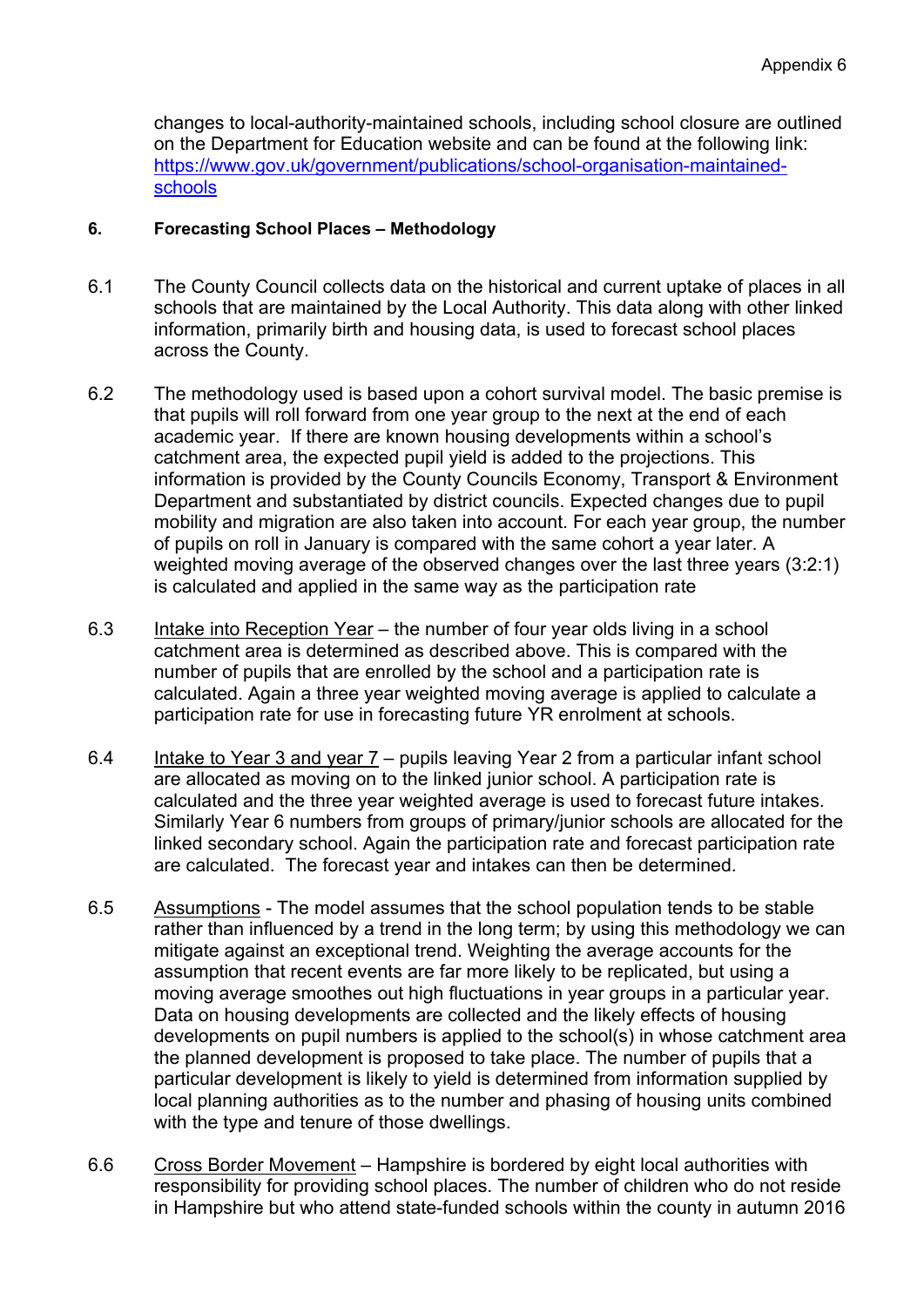was around 7000. While authorities have a responsibility to provide school places for their own populations, this does not extend to providing for those living in other authorities' areas. Again, in times when school populations are lower, movement across administrative boundaries is likely to grow, but correspondingly to decline when numbers rise. This means that many patterns built up in recent years are likely to change. The County Council maintains regular links with adjoining authorities to exchange data and review the implications of forecasts for the future supply of school places

6.7 Pushback (Secondary Yr7 Intake Only) - Additional calculations are included to take account of anticipated pupil movements between catchment areas, across planning areas and to and from schools outside of Hampshire. The forecasting model takes into account movements into and out of individual school's catchment areas. This information is then applied to the projected numbers and, taking account of school capacities, identifies those children who will no longer be able to attend a school outside of their own catchment area and then "pushes them back" to their catchment school. These children are then added back into the forecasts of their catchment school. This is done on a distance basis in-line with Hampshire County Council Admissions Policy, so those travelling from furthest away will be "pushed back" first. The forecasts for secondary in this document include pushback.

#### **7. Forecasting School Places - Housing Developments**

- 7.1 There are 13 local planning authorities in Hampshire, (including the New Forest and South Downs National Park Authorities.) Each determines their own housing strategy and targets as part of their Local Plan (LP). Each LP contains a Core Strategy which sets out the planning authority's policies and general location for housing and these plans are at various stages of development. The number and rate of build of dwellings on sites, and indeed the location of the sites themselves, are often subject to change presenting further challenges to the task of school place planning.
- 7.2 A detailed database of all the housing developments planned within schools' catchment areas is used to generate projections of new housing and pupil yield. Across the county as a whole the pupil yield for primary schools averages out at 30 primary age pupils per 100 dwellings, for secondary the figure is 21 pupils per 100 dwellings. Not unsurprisingly given the diverse demographic nature of the county, the location, type and size of different developments generate a range of pupil yields. The model also recognises the staggered effect of secondary pupil yield over a number of years given the majority of pupils moving into new housing are of presecondary school age.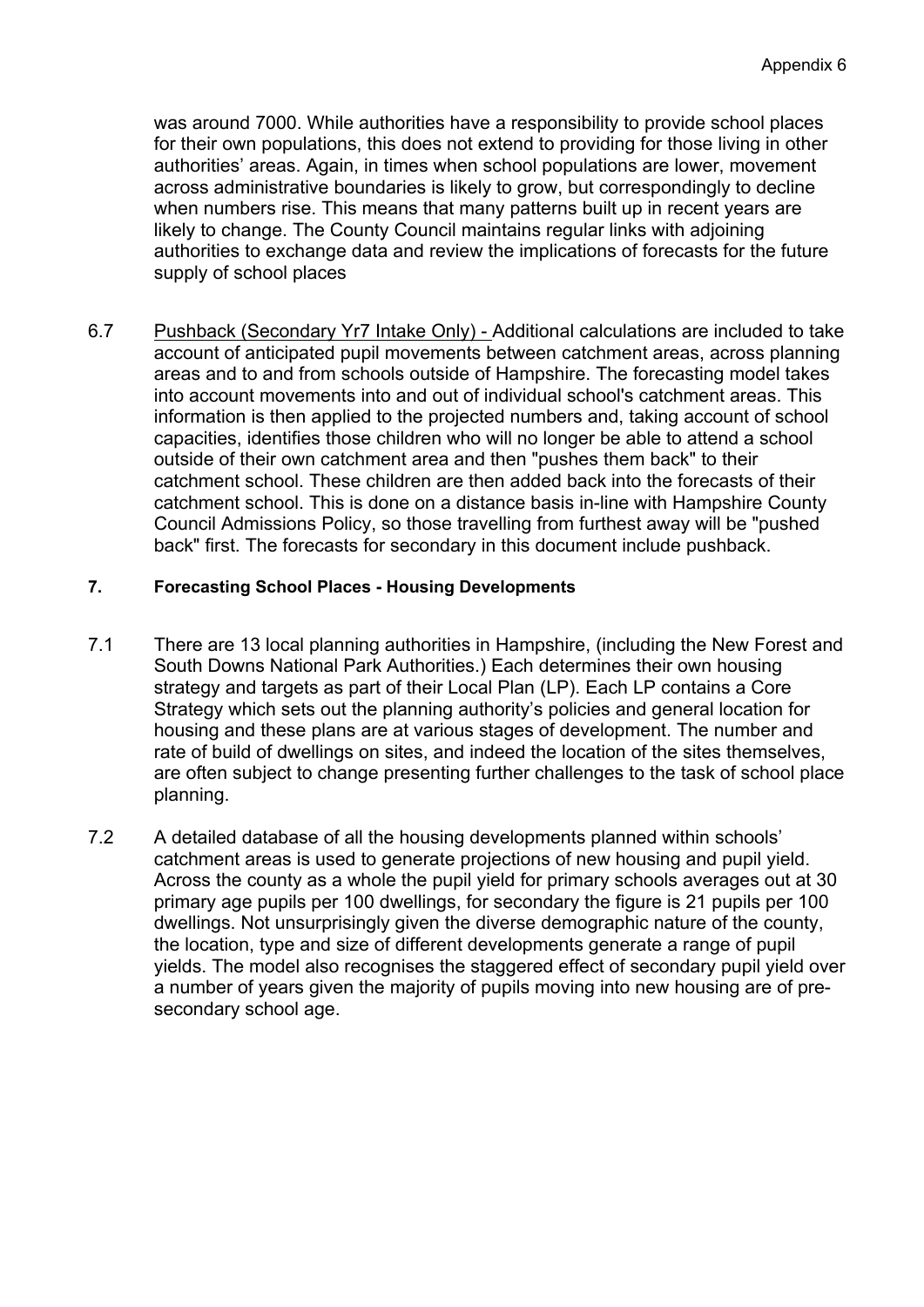

Hampshire: Number of Dwellings in Each District, 2016 and 2023

### **8. Developer Contributions towards additional school places**

- 8.1 In line with central government guidance on developers' contributions the County Council expects financial contributions from developers in order to fully mitigate the impact of their development on children's services facilities.
- 8.2 In order to provide a guideline cost of providing additional places, a detailed analysis has been undertaken, based on actual projects designed and tendered in recent years resulting in separate costs per place for new primary and secondary schools and for extensions to existing schools. Please refer to the full Developers' Contributions towards Children's Services Facilities document at: <http://www3.hants.gov.uk/education/schools/school-places.htm>

# **9. Understanding the forecasts for school places in each area**

- 9.1 For the purposes of school place planning the 11 districts and boroughs (excluding National Parks) are broken down into more localised education planning areas. The following pages identify current and forecast future aggregated pupil numbers and schools' capacities within each planning area and, indicate actions being taken and considered as necessary to ensure a sufficiency of school provision within these areas.
- 9.2 When looking at forecasts in each of the following sections it is important to understand that the figures presented are 'not' statements of fact. It should also be noted that whilst the Local Authority will seek to meet parental preference, our forecasts focus on the number of school places available within a school place planning area. It can be the case that some schools in an area are regularly oversubscribed in relation to parental preference. This could suggest a shortage of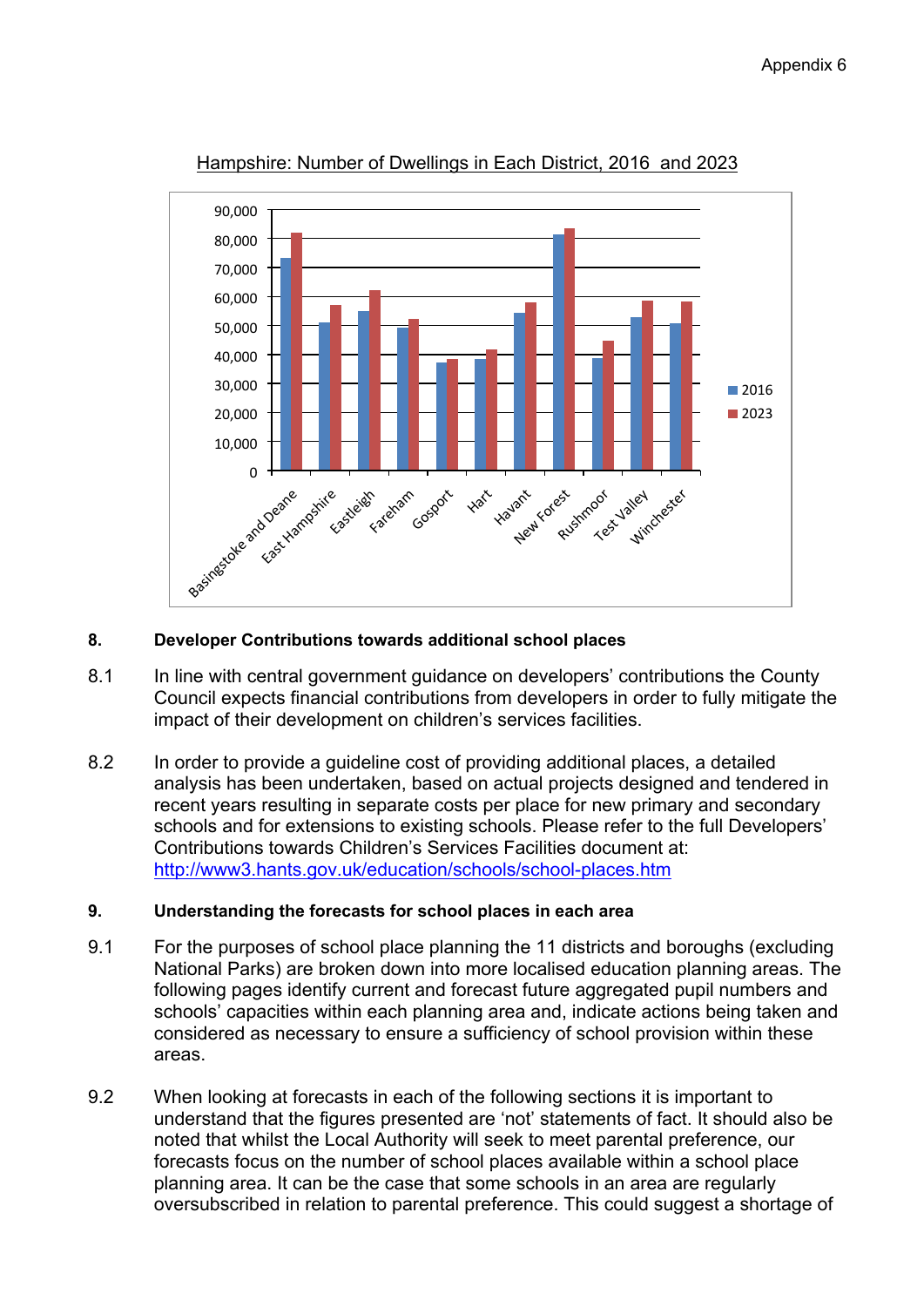school places in the area. However, parental preferences only show where parents would like their children to attend school, not if there is a shortage of school places in an area.

#### **10. Glossary of Terms:**

Forecast: The reception year intake is estimated using Small Area Population Forecasts (SAPF) of 4-year-olds produced by HCC Research & Intelligence Group. Other year groups are based on the number of pupils on roll from the January School Census. The expected pupil yield from new housing is also produced by HCC Research & Intelligence Group.

Published Admission Number (PAN): 'PAN' is the Published Admission Number. This is the number of school places that the admission authority must offer in each relevant age group in a school for which it is the admissions authority. Admission numbers are part of the school's admission arrangements

Own Admissions Authority: For foundation and voluntary aided schools, the admissions authority is the governing body. For academies, the admissions authority is the Academy Trust.

Number on Roll**:** The number of pupils registered at a school is called the Number on Roll (NOR). Numbers will vary as pupils leave schools and other pupils join the school. Therefore, the number of pupils is counted at fixed times each year through a census near the start of each term.

Catchment Area: A school catchment area is the geographic area from which children may be afforded priority for admission to a particular school. A catchment area is part of the school's admissions arrangements and must therefore be consulted upon, determined and published in the same way as other admission arrangements.

Planning Area: Schools are grouped into Planning Areas - this is based upon historic pupil movements between the school catchments within a local area. These are reviewed annually.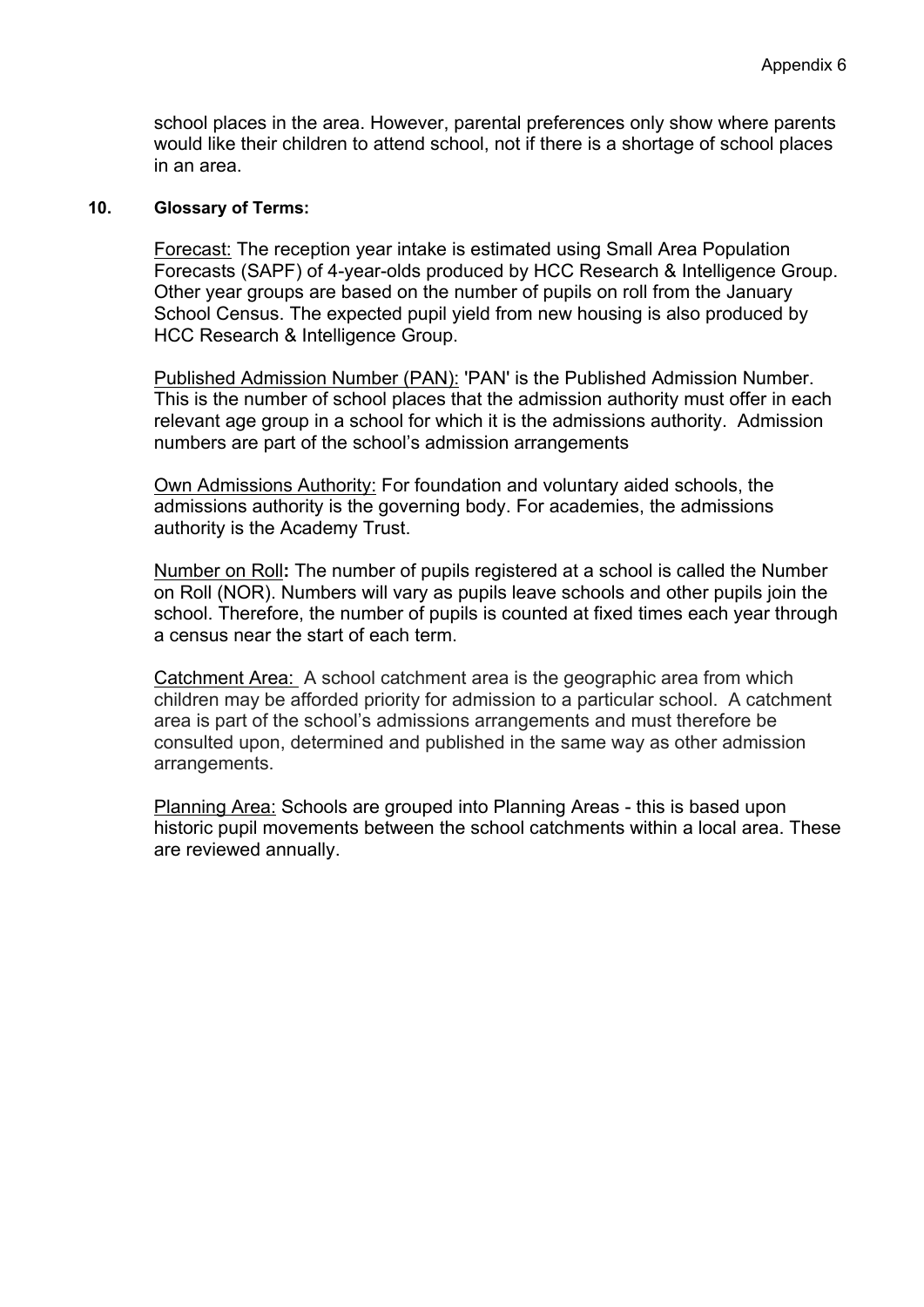# **BASINGSTOKE & DEANE**

Basingstoke and Deane's Local Plan covers the period 2011-2029 and was adopted on 26 May 2016. Overall a total of 15,300 new homes are expected during this plan period at an annual rate of 850 completions, with a significant proportion of new dwellings being on green field sites.

| <b>Basingstoke Primary Schools</b>   |                                                                 |                                                       |                                                    |                                                 |                                                              |                                                                 |                                                                  |  |  |  |
|--------------------------------------|-----------------------------------------------------------------|-------------------------------------------------------|----------------------------------------------------|-------------------------------------------------|--------------------------------------------------------------|-----------------------------------------------------------------|------------------------------------------------------------------|--|--|--|
| <b>Primary Planning</b><br>Area      | <b>Number of</b><br>Infant/<br><b>Primary</b><br><b>Schools</b> | Year R:<br><b>Total</b><br><b>PANs</b><br>Oct<br>2017 | Year R:<br><b>Number</b><br>on Roll<br>Oct<br>2017 | Year R:<br>$\%$<br>surplus<br><b>Oct 2017</b>   | Year R:<br><b>Proposed</b><br><b>PANS</b><br><b>Oct 2022</b> | Year R:<br><b>Forecast</b><br>No. on<br><b>Roll Oct</b><br>2022 | Year R:<br><b>Forecast</b><br>$\%$<br>surplus<br><b>Oct 2022</b> |  |  |  |
| Basingstoke - Area A                 | 5                                                               | 240                                                   | 245                                                | $-2%$                                           | 270                                                          | 258                                                             | 4%                                                               |  |  |  |
| Basingstoke - Area B                 | 9                                                               | 402                                                   | 396                                                | 0%                                              | 420                                                          | 424                                                             | 0%                                                               |  |  |  |
| Basingstoke - Area C                 | 5                                                               | 195                                                   | 197                                                | $-1%$                                           | 225                                                          | 196                                                             | 13%                                                              |  |  |  |
| Basingstoke - Area D                 | 8                                                               | 315                                                   | 299                                                | 5%                                              | 345                                                          | 320                                                             | 7%                                                               |  |  |  |
| Basingstoke - Area E                 | 8                                                               | 390                                                   | 382                                                | 2%                                              | 390                                                          | 317                                                             | 18%                                                              |  |  |  |
| <b>Basingstoke Rural</b>             | 6                                                               | 190                                                   | 174                                                | 8%                                              | 190                                                          | 195                                                             | $-2%$                                                            |  |  |  |
| Tadley                               | 6                                                               | 219                                                   | 198                                                | 10%                                             | 219                                                          | 205                                                             | 6%                                                               |  |  |  |
| Kingsclere<br>/Burghclere            | 8                                                               | 170                                                   | 164                                                | 4%                                              | 172                                                          | 161                                                             | 6%                                                               |  |  |  |
| Whitchurch                           | 5                                                               | 172                                                   | 159                                                | 8%                                              | 202                                                          | 199                                                             | 2%                                                               |  |  |  |
| <b>Basingstoke Secondary Schools</b> |                                                                 |                                                       |                                                    |                                                 |                                                              |                                                                 |                                                                  |  |  |  |
| <b>Secondary Planning</b><br>Area    | Number of<br><b>Secondary</b><br><b>Schools</b>                 | Year 7:<br><b>Total</b><br><b>PANs</b><br>Oct<br>2016 | Year 7:<br><b>Number</b><br>on roll<br>Oct<br>2016 | Year $7:$<br>$\%$<br>surplus<br><b>Oct 2016</b> | Year 7:<br><b>Proposed</b><br><b>PANs Oct</b><br>2021        | Year 7:<br><b>Forecast</b><br>No. on<br><b>Roll Oct</b><br>2021 | Year 7:<br><b>Forecast</b><br>$\%$<br>surplus<br>Oct 2021        |  |  |  |
| <b>Basingstoke Town</b>              | 8                                                               | 1339                                                  | 1041                                               | 22%                                             | 1339                                                         | 1307                                                            | 2%                                                               |  |  |  |
| Tadley                               | $\mathbf{1}$                                                    | 216                                                   | 207                                                | 4%                                              | 216                                                          | 215                                                             | 1%                                                               |  |  |  |
| Kingsclere /<br>Whitchurch           | $\overline{2}$                                                  | 190                                                   | 179                                                | 6%                                              | 190                                                          | 186                                                             | 2%                                                               |  |  |  |

# **Explanatory notes:**

- Basingstoke Town has been split into 5 primary planning areas to reflect the communities and pupil movement within the town.
- Some of the larger strategic sites impact on more than one school place planning area
- There a number of schools currently operating over their published admission number in order to accommodate bulge years. This arrangement is temporary and under constant review.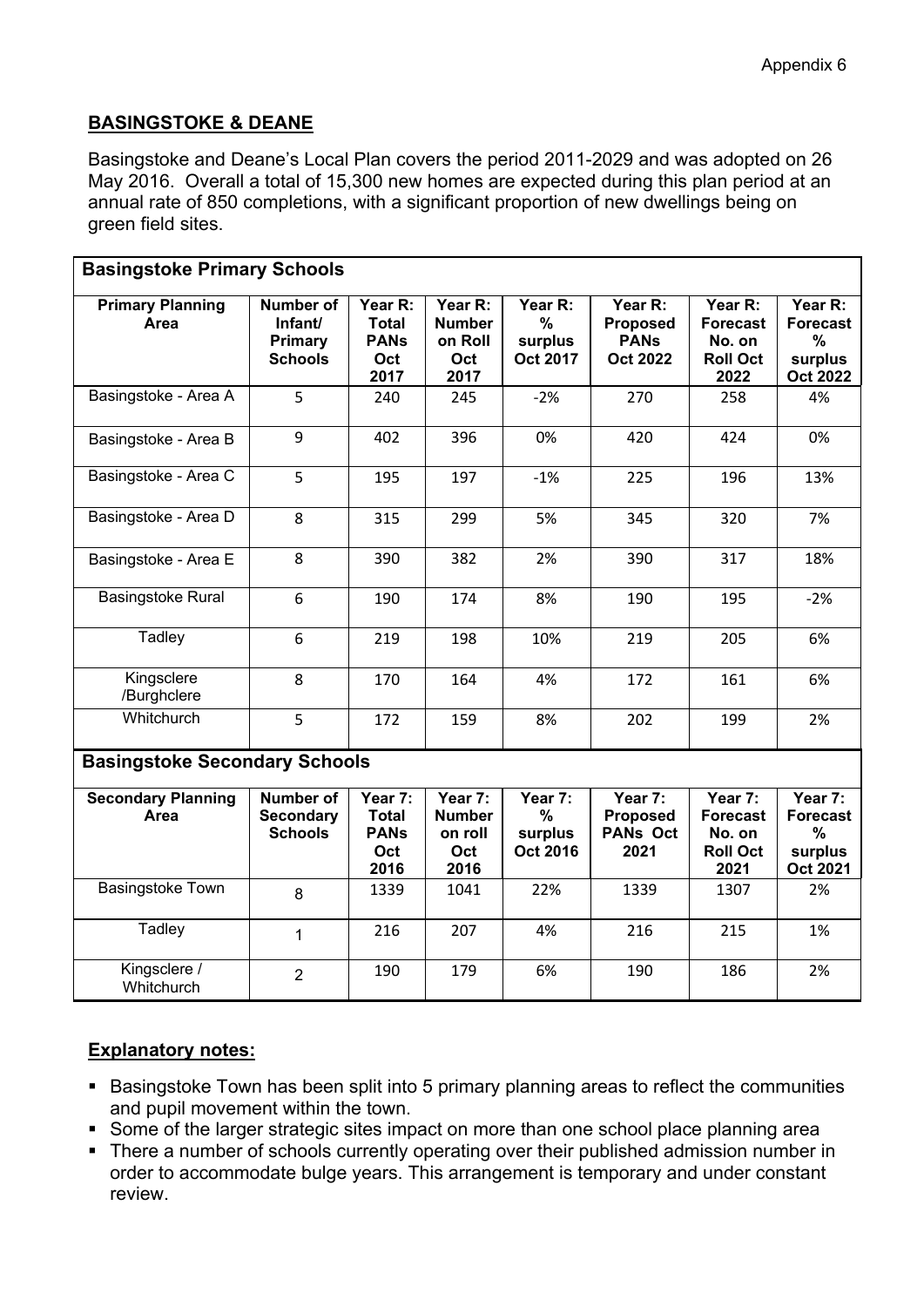# **Planned significant housing developments in area:**

- Area A:
	- Razors Farm (425 dwellings granted and on site)
	- Aurum (130 dwellings granted and on site)
	- Redlands (150 dwellings granted)
	- Swing Swang Lane (100 dwellings pending)
	- East of Basingstoke (450 dwellings in the local plan)
	- Upper Cufaude Farm (390 dwellings in the local plan)
- Area B:
	- North of Marnel Park (450+200 dwellings granted and on site)
	- Chapel Hill (578 dwellings granted and on site)
- Area C:
	- Land north of Park Prewett (585 dwellings granted and on site)
	- Barn at Park Prewitt (20 dwellings granted)
	- Commercial Area at Park Prewitt (16 dwellings granted)
	- Priestley/Aldermaston Road (80 dwellings granted)
	- Spinney / Trumpet Junction (122 dwellings granted)
- Area D:
	- Kennel Farm (310 dwellings granted and on site)
	- Worting Farm (70 dwellings granted)
- Area E:
	- Hounsome Fields (750 dwellings granted)
	- Basingstoke Golf Course (1,000 dwellings in the Local Plan)
- **Basingstoke Rural (Bramley):** 
	- Beech Tree Close (85 dwellings granted)
	- Minchens Lane (200 granted and on site)
	- The Street (82 dwellings granted)
	- Sherfield Road (50 dwellings granted)
	- North of Sherfield Road (55 dwellings pending)
- Whitchurch:
	- Caesers Way (36 dwellings granted)
	- Hurstbourne Station (33 dwellings granted)
	- Winchester Road (100 dwellings and on site)
	- Overton: Overton Hill (120 dwellings and on site)
	- Sapley Lane (55 dwelling granted)
	- Hurstbourne Station 2 (44 dwellings pending)
	- Evingar Road (70 dwellings pending)

# **County Council Programmed School Expansions 2018-2022:**

- 2018: Area B Oakridge Infant & Junior School (1fe expansion to 3fe)
- 2019: Area C Castle Hill Primary School (1fe expansion to 2fe)
- 2019: Area D Kings Furlong Infant & Junior Schools (1fe expansion to 3fe)
- 2019: Whitchurch Primary School (0.5fe expansion to  $2\frac{1}{2}$ fe)
- 2020: Area D Park View Primary School (1fe expansion to 3fe)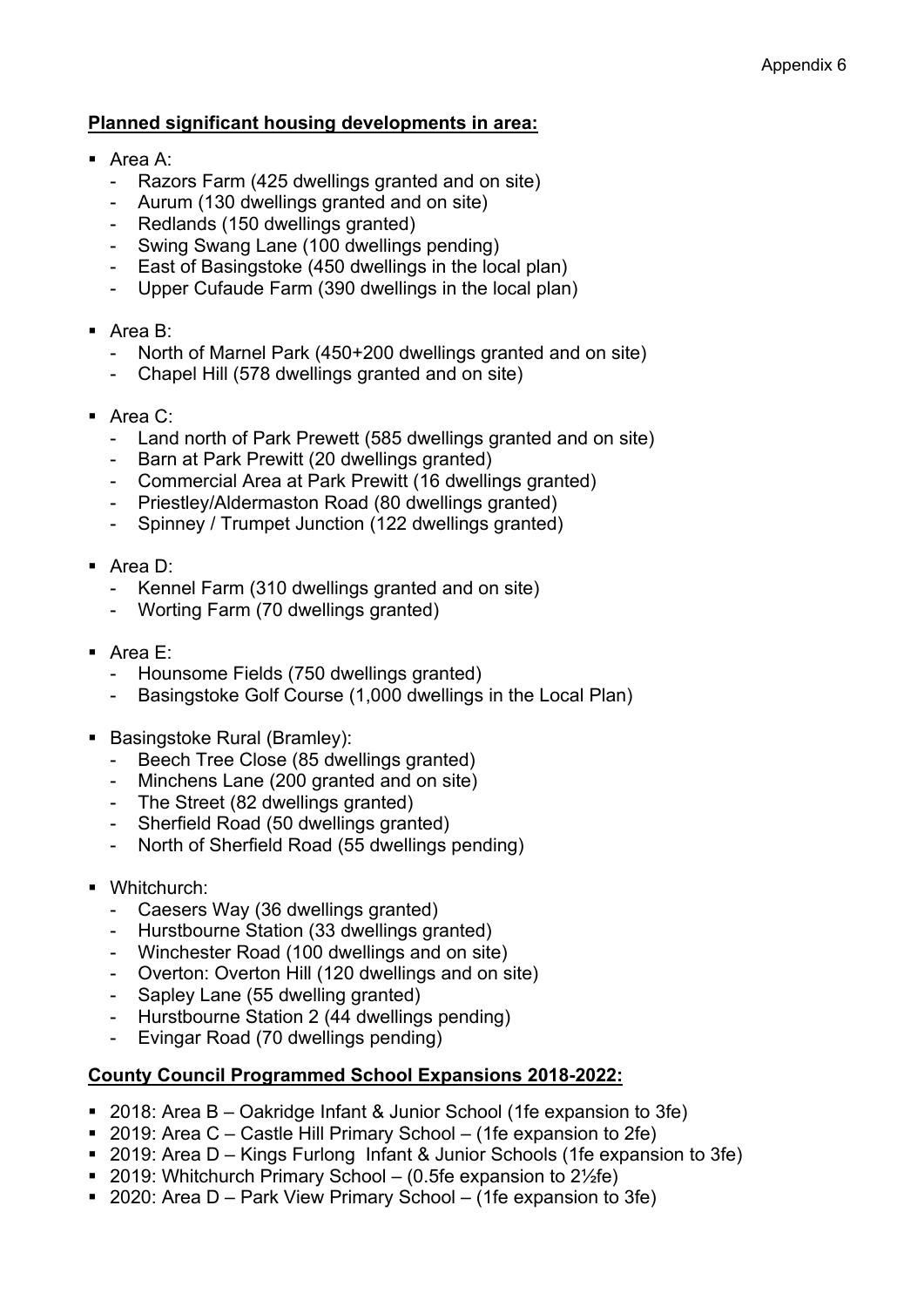- 2021: Overton CE Primary School (0.5fe expansion to 2½fe)
- 2021: Area A Four Lanes Infant & Junior Schools (1fe expansion)
- 2022 or later: Area A New Primary Acdemy linked to East of Basingstoke development

# **Local areas under review:**

**Bramley**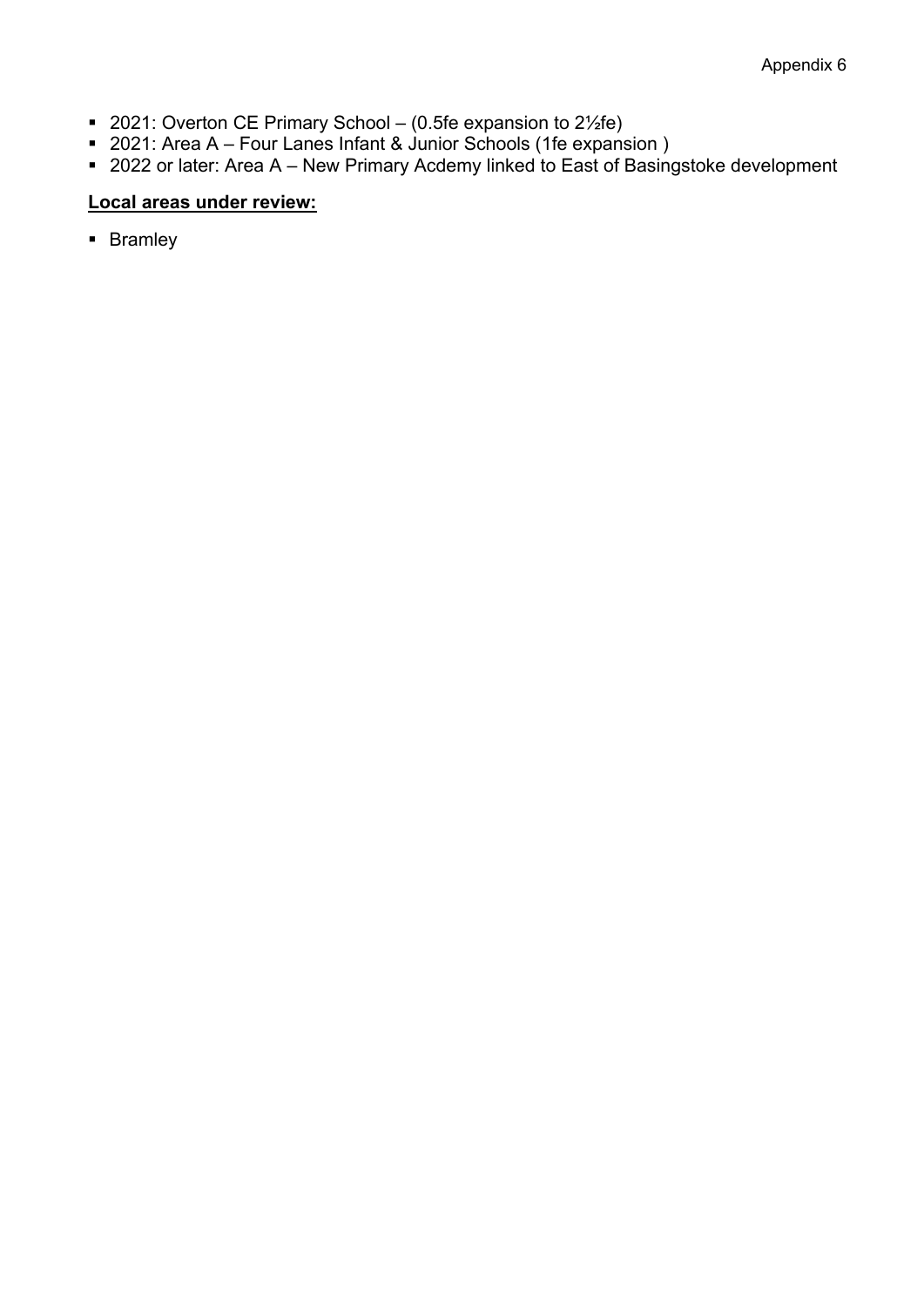# **EAST HAMPSHIRE**

East Hampshire's Local Plan is currently being updated. There is a major development at Whitehill/Bordon for 4,000 new homes that will have a significant impact requiring the expansion of some existing primary provision and a new primary school together with the relocation of the Mill Chase Secondary School.

| <b>East Hampshire Primary Schools</b> |                                                   |                                                       |                                                    |                                           |                                                              |                                                                 |                                                               |  |  |  |  |
|---------------------------------------|---------------------------------------------------|-------------------------------------------------------|----------------------------------------------------|-------------------------------------------|--------------------------------------------------------------|-----------------------------------------------------------------|---------------------------------------------------------------|--|--|--|--|
| <b>Primary Planning</b><br>Area       | Number of<br>Infant/<br>Primary<br><b>Schools</b> | Year R:<br><b>Total</b><br><b>PANs</b><br>Oct<br>2017 | Year R:<br><b>Number</b><br>on Roll<br>Oct<br>2017 | Year R:<br>%<br>surplus<br>Oct<br>2017    | Year R:<br>Proposed<br><b>PANS</b><br>Oct 2022               | Year R:<br><b>Forecast</b><br>No. on<br><b>Roll Oct</b><br>2022 | Year R:<br><b>Forecast</b><br>%<br>surplus<br><b>Oct 2022</b> |  |  |  |  |
| Bordon/Liss/Liphook                   | 12                                                | 450                                                   | 395                                                | 12%                                       | 480                                                          | 429                                                             | 11%                                                           |  |  |  |  |
| Alton                                 | 14                                                | 368                                                   | 319                                                | 13%                                       | 394                                                          | 418                                                             | $-6%$                                                         |  |  |  |  |
| Petersfield                           | 9                                                 | 236                                                   | 230                                                | 3%                                        | 236                                                          | 227                                                             | 4%                                                            |  |  |  |  |
| Horndean/Clanfield                    | 6                                                 | 210                                                   | 236                                                | $-12%$                                    | 240                                                          | 239                                                             | 0%                                                            |  |  |  |  |
|                                       | <b>East Hampshire Secondary Schools</b>           |                                                       |                                                    |                                           |                                                              |                                                                 |                                                               |  |  |  |  |
|                                       |                                                   |                                                       |                                                    |                                           |                                                              |                                                                 |                                                               |  |  |  |  |
| <b>Secondary Planning</b><br>Area     | Number of<br><b>Secondary</b><br><b>Schools</b>   | Year 7:<br><b>Total</b><br><b>PANs</b><br>Oct<br>2017 | Year 7:<br><b>Number</b><br>on roll<br>Oct<br>2017 | Year 7:<br>$\%$<br>surplus<br>Oct<br>2017 | Year 7:<br><b>Proposed</b><br><b>PANs</b><br><b>Oct 2022</b> | Year 7:<br><b>Forecast</b><br>No. on<br><b>Roll Oct</b><br>2022 | Year 7:<br><b>Forecast</b><br>%<br>surplus<br><b>Oct 2022</b> |  |  |  |  |
| <b>Alton North</b>                    | $\overline{2}$                                    | 370                                                   | 374                                                | $-1%$                                     | 370                                                          | 369                                                             | 0%                                                            |  |  |  |  |
| Alton South                           | $\overline{2}$                                    | 516                                                   | 459                                                | 11%                                       | 516                                                          | 474                                                             | 8%                                                            |  |  |  |  |
| Petersfield                           | 1                                                 | 260                                                   | 281                                                | $-8%$                                     | 260                                                          | 256                                                             | 2%                                                            |  |  |  |  |

# **Explanatory notes:**

- The areas of Four Marks & Ropley fall into the Alresford Planning area for education and is in the Winchester part of this Plan.
- The forecast for the Alton area includes out-of-catchment recruitment. There are sufficient places available for in-catchment pupils.

- Alton:
	- Treloar Hospital (530 dwellings granted)
	- Cadnam Farm (275 dwellings granted and on site)
	- East of Will Hall Farm (200 dwellings granted and on site)
	- Alton Sports & Social Club (85 dwellings granted and on site)
- **Bordon/Liss/Liphook:**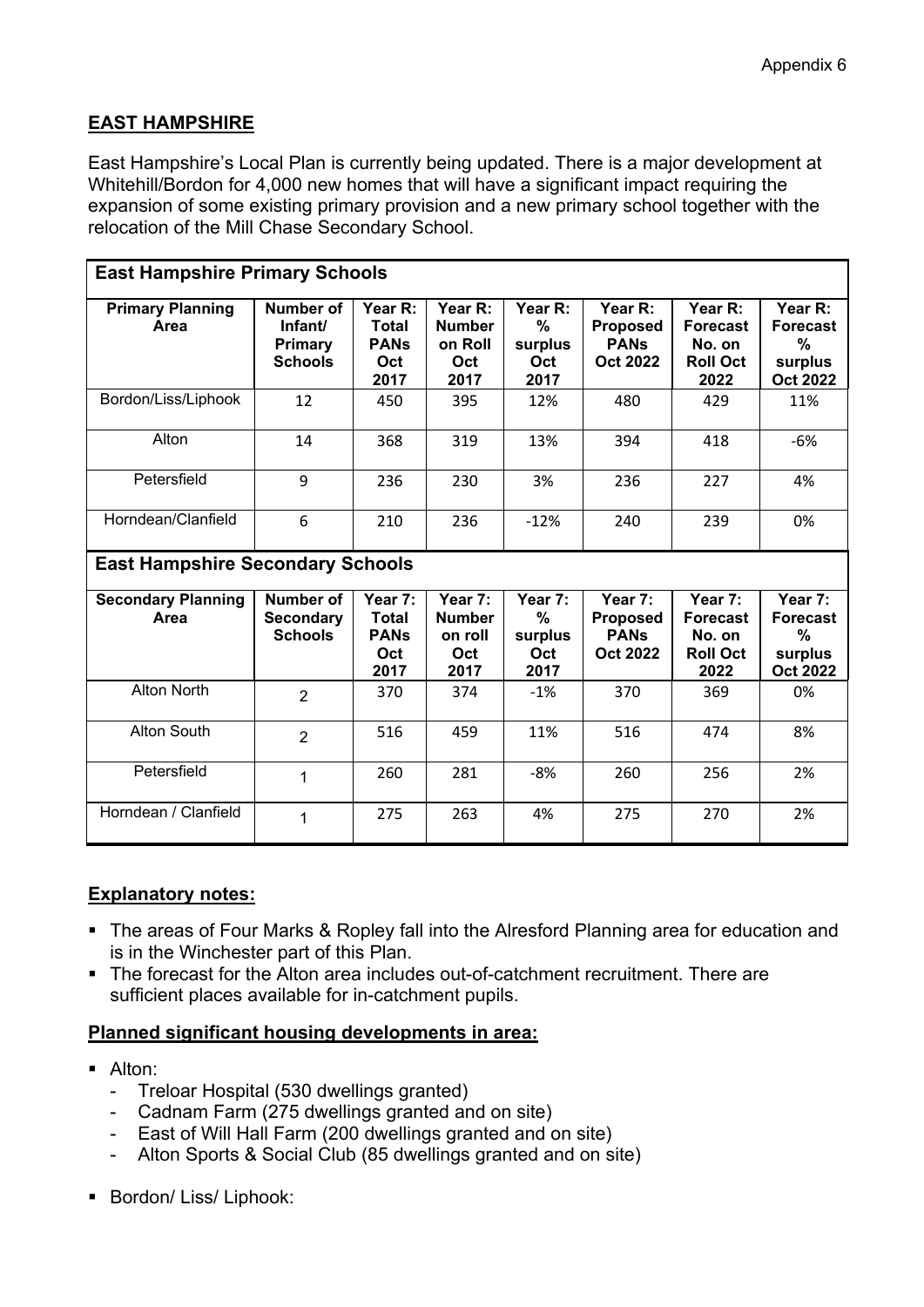- Quebec Barracks, Bordon (90 dwellings granted and on site)
- Louisburg Barracks, Bordon (500 dwellings granted and on site)
- Prince Phillip Barracks (2400 dwellings granted)
- Longmoor Road, Liphook (11 dwellings granted)
- Lowsley Farm (155 dwellings granted)
- Bohunt Manor (140 dwellings pending)
- Petersfield / Horndean / Clanfield / Rowlands Castle:
	- Down Farm (207 dwellings granted and on site)
	- Hazelton Farm (700 dwellings granted)
	- Meadow Croft Farm (12 dwelling granted and on site)
	- Former Brickworks, College Close (34 dwellings granted)
	- Keyline Builders Merchants, Rowlands Castle (43 dwellings granted)

### **County Council Programmed School Expansions 2018-2022:**

- 2018: The Butts Primary School (1fe Expansion to 2fe)
- 2019: Petersgate Infant School (1fe expansion to 3fe)
- 2020: Bordon Infant & Junior Schools (1fe expansion to 3fe)
- 2020: Four Marks CE Primary School (0.5fe expansion to 2fe)
- 2021: Sun Hill Infant & Junior (1fe expansion to 3fe)
- 2021: Hazleton Farm 1fe new Primary Academy
- 2022 or later: New 2/3fe Primary Academy at Bordon/Whitehill

#### **Local areas under review:**

**Liphook**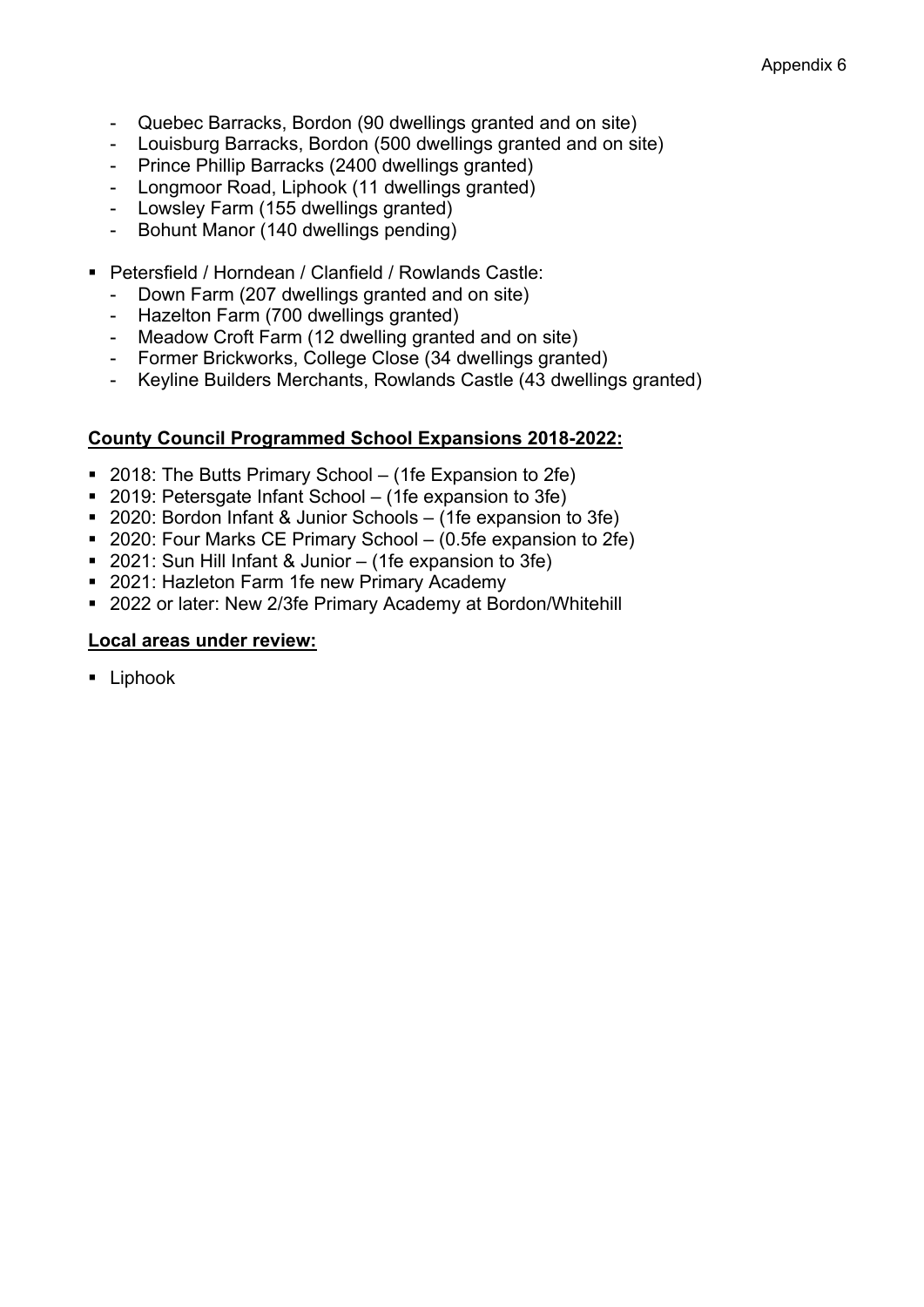# **EASTLEIGH**

Eastleigh Borough Council's draft Local Plan covers the period 2016 – 2036. It plans for 14,580 new homes in the borough, of which 7,560 dwellings have either be granted planning permission or a resolution to permit. The proposed strategic growth option, north of Bishopstoke and north and east of Fair Oak, is expected to deliver at least 3,350 dwellings by 2036. The Local Plan also allocates urban redevelopments, small greenfield sites and small windfall sites. The Borough Council's Local Development Framework sets out the timetable for the emerging Local Plan.

| <b>Eastleigh Primary Schools</b>         |                                                          |                                                    |                                                    |                                                           |                                                       |                                                                 |                                                           |
|------------------------------------------|----------------------------------------------------------|----------------------------------------------------|----------------------------------------------------|-----------------------------------------------------------|-------------------------------------------------------|-----------------------------------------------------------------|-----------------------------------------------------------|
| <b>Primary</b><br><b>Planning Area</b>   | <b>Number of</b><br>Infant/<br>Primary<br><b>Schools</b> | Year R:<br><b>Total</b><br><b>PANs Oct</b><br>2017 | Year R:<br><b>Number</b><br>on Roll<br>Oct<br>2017 | Year R:<br>$\frac{9}{6}$<br>surplus<br>places<br>Oct 2017 | Year R:<br><b>Proposed</b><br>PANs Oct<br>2022        | Year R:<br><b>Forecast</b><br>No. on<br><b>Roll Oct</b><br>2022 | Year R:<br><b>Forecast</b><br>$\%$<br>surplus Oct<br>2022 |
| Eastleigh Town                           | 6                                                        | 354                                                | 367                                                | $-4%$                                                     | 354                                                   | 336                                                             | 5%                                                        |
| Chandler's Ford                          | 11                                                       | 420                                                | 455                                                | $-8%$                                                     | 420                                                   | 355                                                             | 15%                                                       |
| Fair Oak                                 | 6                                                        | 241                                                | 235                                                | 2%                                                        | 241                                                   | 272                                                             | $-13%$                                                    |
| Hedge End /<br>West End                  | 8                                                        | 465                                                | 459                                                | 1%                                                        | 480                                                   | 539                                                             | $-12%$                                                    |
| Hamble                                   | 5                                                        | 225                                                | 196                                                | 13%                                                       | 225                                                   | 226                                                             | 0%                                                        |
| <b>Eastleigh Secondary Schools</b>       |                                                          |                                                    |                                                    |                                                           |                                                       |                                                                 |                                                           |
| <b>Secondary</b><br><b>Planning Area</b> | <b>Number of</b><br><b>Secondary</b><br><b>Schools</b>   | Year 7:<br><b>Total</b><br><b>PANs Oct</b><br>2017 | Year 7:<br><b>Number</b><br>on roll<br>Oct<br>2017 | Year 7:<br>$\frac{0}{0}$<br>surplus<br>places<br>Oct 2017 | Year 7:<br><b>Proposed</b><br><b>PANs Oct</b><br>2022 | Year 7:<br><b>Forecast</b><br>No. on<br><b>Roll Oct</b><br>2022 | Year 7:<br>Forecast %<br>surplus Oct<br>2022              |
| Eastleigh Town                           | $\overline{2}$                                           | 286                                                | 189                                                | 34%                                                       | 286                                                   | 240                                                             | 16%                                                       |
| <b>Chandlers Ford</b>                    | $\overline{2}$                                           | 500                                                | 521                                                | $-4%$                                                     | 500                                                   | 419                                                             | 16%                                                       |
| <b>Southern Parishes</b>                 | $\overline{2}$                                           | 642                                                | 683                                                | $-6%$                                                     | 642                                                   | 758                                                             | $-18%$                                                    |
| Hamble                                   | $\mathbf{1}$                                             | 203                                                | 203                                                | 0%                                                        | 203                                                   | 194                                                             | 4%                                                        |

# **Explanatory notes:**

Some of the larger strategic sites impact on more than one School place planning area.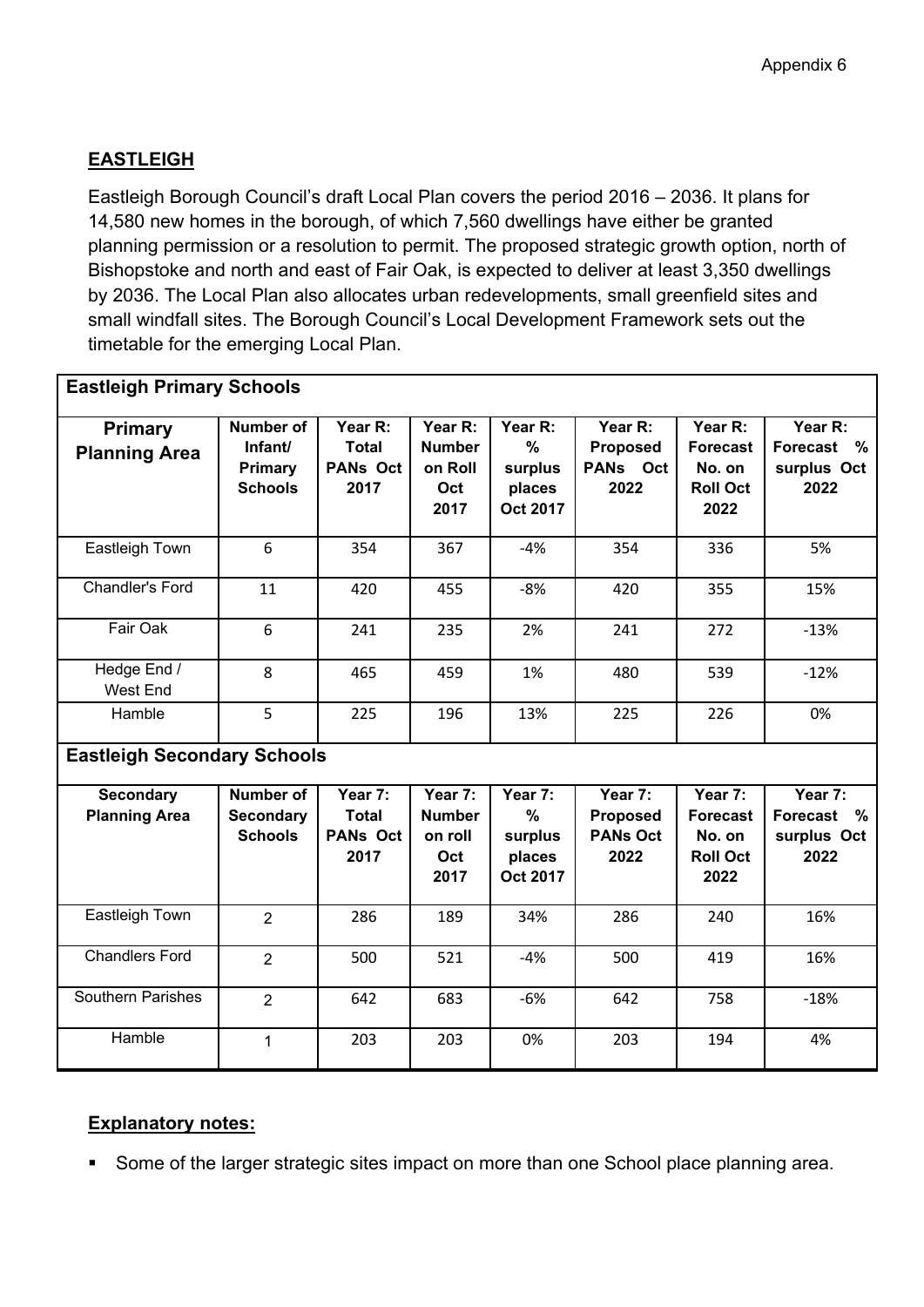- The Chalcroft Farm, Boorley Green & Gardens development yields are shown in the Fair Oak and Hedge End planning areas respectively – the deficit of places will be catered for by proposed new schools. Similarly the deficit within the Southern Parishes secondary planning area will be catered for by the new proposed secondary school.
- There are a number of schools currently operating over their published admissions number in order to accommodate bulge years. This arrangement is temporary and under constant review.

- **Eastleigh Town:** 
	- Kipling Road (94 dwelling granted and on site)
	- Chestnut Avenue (1100 dwelling granted and on site)
- Fair Oak / Bishopstoke:
	- Winchester Road / Hardings Lane (330 dwellings granted and on site)
	- Church Road (87 dwellings granted and on site)
	- Knowle Lane (73 dwellings granted and on site)
	- Stoke Park Farm (60 dwellings granted and on site)
	- Fair Oak Road, Fair Oak (16 dwellings granted)
	- St Swithun Wells (72 dwelling granted)
	- Hammerley Farm Phase 1 (67 dwellings granted)
	- Pembers Hill Farm (250 dwellings granted)
	- Chalcroft Farm, Horton Heath (950 dwellings Resolution to Permit)
	- Fir Tree Farm (450 dwelling pending)
	- North of Church Lane, Bishopstoke (30 dwelling pending)
	- Hammerley Farm Phase 2 (35 dwelling pending)
	- Up to 5200 additional dwellings outlined in draft Local Plan
- Hedge End / West End:
	- Moorgreen Hospital (122 dwellings granted and on site)
	- Boorley Green (1400 dwellings granted and on site)
	- Botley Road (100 dwellings granted)
	- Sovereign Drive / Precosa Close (106 dwellings granted)
	- Boorley Gardens (680 dwellings granted)
	- Hatch Farm (98 dwellings granted)
	- Crows Nest Lane (50 dwellings granted)
	- Maddoxford Lane(50 dwellings pending)
	- Land north of Grange Road (83 dwellings pending)
	- Woodhouse Lane (600 dwellings currently in the pre-application stage)
	- Winchester Street (300 dwellings currently in the pre-application stage)
	- Up to 2500 additional dwellings outlined in draft Local Plan
- Hamble / Bursledon:
	- Bridge Road (90 dwellings granted and on site)
	- East of Dodwell Lane (250 dwellings granted and on site)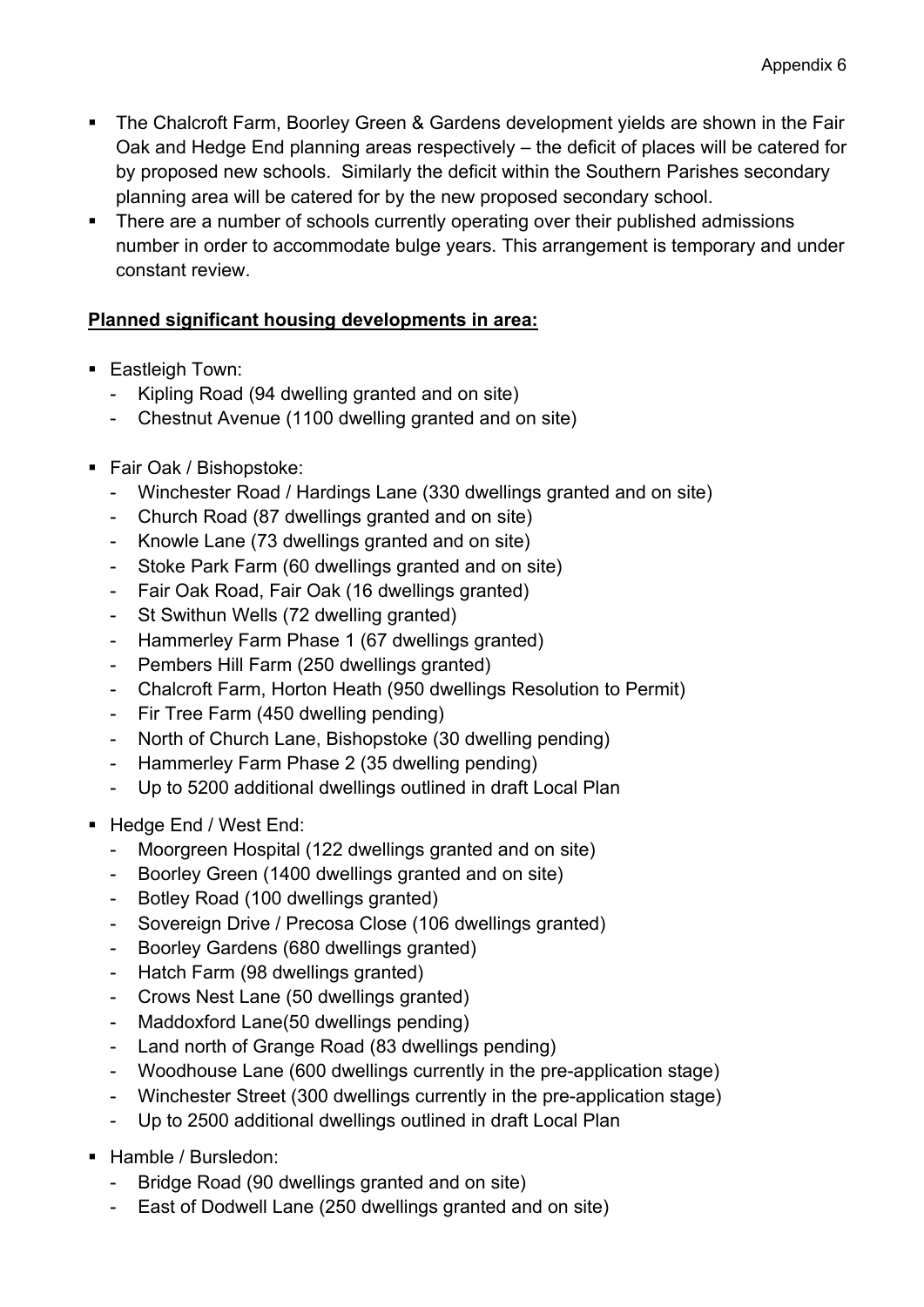- Providence Hill (62 dwelling granted and on site)
- Land W of Hamble Lane / Jurd Way (150 dwellings granted and on site)
- Orchard Lodge (29 dwellings granted and on site)
- Berry Farm (166 dwellings granted)
- Land south of Bursledon Road (182 dwellings granted)
- Cranbury Gardens (45 dwellings granted)
- Abbey Fruit Farm (93 dwellings granted)
- Grange Road, land north of (89 dwellings pending)
- Providence Hill (200 dwellings pending)
- Brookfield (19 dwellings pending)
- GE Aviation (240 dwellings at Pre-Application Stage)
- Hamble Station (225 dwellings pending High Court decision)

# **County Council Programmed New Schools and Expansions 2018-2022:**

- 2018: Bursledon Junior School (expansion to 3fe)
- 2019: Kings Copse Primary (expansion to 1.5fe)
- **2019: Boorley Park 2fe New Primary Academy**
- 2020: Chestnut Avenue 1½fe New Primary Academy
- 2020: Deer Park 7fe New Secondary Academy
- 2021: Hamble Primary School (expansion to 2fe)
- 2022: Boorley Gardens 1½fe New Primary Academy
- 2022: Horton Heath 2fe New Primary Academy

# **Local areas under review:**

- **Botley**
- Fair Oak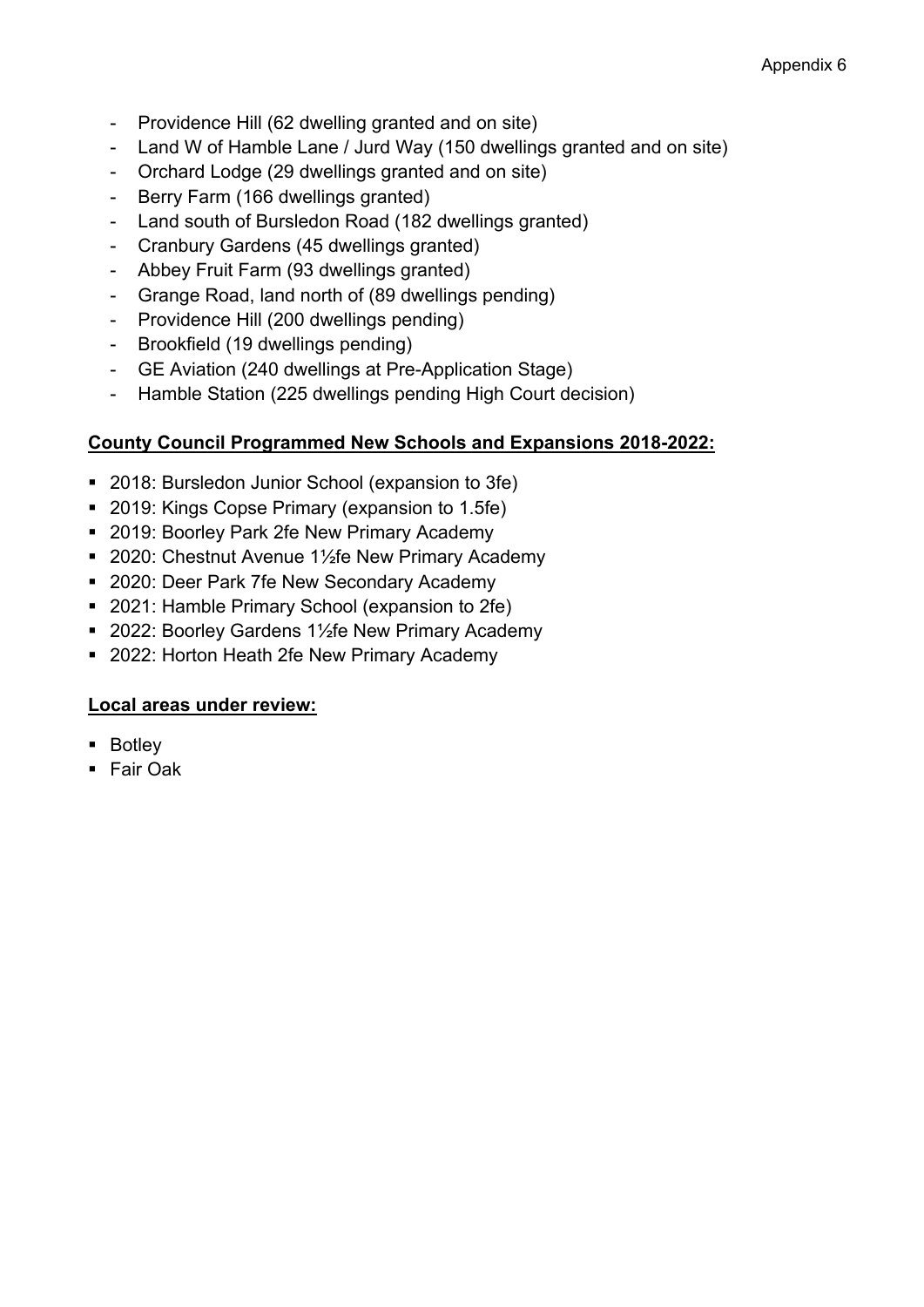# **FAREHAM**

Fareham Borough Council are currently consulting on their draft Local Plan covering the period to 2036. This identifies a total of 11,300 dwellings being provided in the Borough between 2011 and 2036. The impact of additional housing sites on school places is being assessed.

Included in the Local Plan is the Welborne development for up to 6000 new homes. An outline planning application has been submitted and will be determined in 2018. A housing development of this size would require 3 new primary schools and a new secondary school. The developer indicates that they would expect to be on site in 2019 though timing for the development is still to be determined. Housing identified in the 5 year housing land supply the borough an additional 1,063 homes are scheduled to be built are included in the school forecasts for the area.

| <b>Fareham Primary Schools</b>     |                                                          |                                                       |                                                    |                                                  |                                                       |                                                                 |                                                            |  |  |
|------------------------------------|----------------------------------------------------------|-------------------------------------------------------|----------------------------------------------------|--------------------------------------------------|-------------------------------------------------------|-----------------------------------------------------------------|------------------------------------------------------------|--|--|
| <b>Primary Planning</b><br>Area    | Number of<br>Infant/<br><b>Primary</b><br><b>Schools</b> | Year R:<br><b>Total</b><br><b>PANs</b><br>Oct<br>2017 | Year R:<br><b>Number</b><br>on Roll<br>Oct<br>2017 | Year R:<br>%<br>surplus<br>places<br>Oct<br>2017 | Year R:<br><b>Proposed</b><br><b>PANs</b><br>Oct 2022 | Year R:<br><b>Forecast</b><br>No. on<br><b>Roll Oct</b><br>2022 | Year R:<br><b>Forecast</b><br>% surplus<br><b>Oct 2022</b> |  |  |
| Fareham Central /<br>East          | 11                                                       | 420                                                   | 395                                                | 6%                                               | 420                                                   | 434                                                             | $-3%$                                                      |  |  |
| Fareham West /<br>North / Whiteley | 11                                                       | 570                                                   | 517                                                | 9%                                               | 600                                                   | 489                                                             | 19%                                                        |  |  |
| Crofton                            | 4                                                        | 150                                                   | 149                                                | 1%                                               | 150                                                   | 146                                                             | 2%                                                         |  |  |
| Portchester                        | 5                                                        | 210                                                   | 212                                                | $-1%$                                            | 210                                                   | 207                                                             | 2%                                                         |  |  |
|                                    |                                                          |                                                       | <b>Fareham Secondary Schools</b>                   |                                                  |                                                       |                                                                 |                                                            |  |  |
| <b>Secondary Planning</b><br>Area  | Number of<br><b>Secondary</b><br><b>Schools</b>          | Year 7:<br>Total<br><b>PANs</b><br>Oct<br>2017        | Year 7:<br><b>Number</b><br>on roll<br>Oct<br>2017 | Year 7:<br>%<br>surplus<br>places<br>Oct<br>2017 | Year 7:<br><b>Proposed</b><br><b>PANs Oct</b><br>2022 | Year 7:<br><b>Forecast</b><br>No. on<br><b>Roll Oct</b><br>2022 | Year 7:<br><b>Forecast</b><br>% surplus<br><b>Oct 2022</b> |  |  |
| Fareham Central /<br>East          | 4                                                        | 774                                                   | 735                                                | 5%                                               | 774                                                   | 736                                                             | 5%                                                         |  |  |
| Fareham West /<br>North / Whiteley | $\overline{2}$                                           | 570                                                   | 479                                                | 16%                                              | 570                                                   | 485                                                             | 15%                                                        |  |  |

# **Explanatory notes:**

 The Portchester schools attract applications from out of county, Portsmouth, (hence the deficit shown), however the local schools have sufficient places for pupils living in their catchment

- North Whiteley: (3500 dwellings granted)
- Fareham: Welborne (6000 dwellings pending)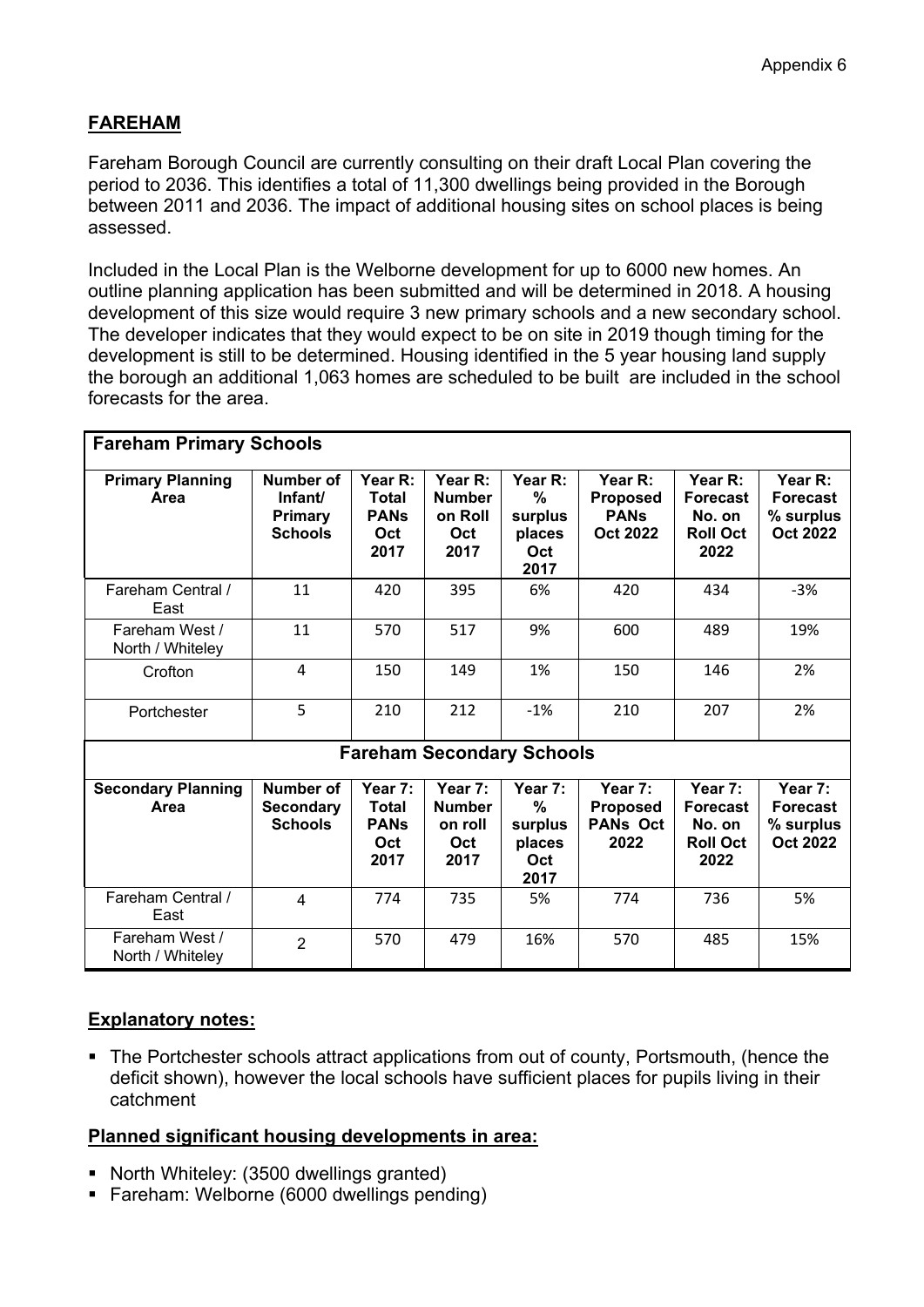### **County Council Programmed New Schools & Expansions 2018-2022:**

- 2019: Northern Junior School (expansion to 2fe)
- 2020: Cornerstone CE Primary (relocation and expansion to 3fe)
- 2021 or later: New 3fe Primary Academy linked to Welborne development
- 2022 or later: New 2fe Primary Academy linked to North Whiteley development
- 2024 or later: New 7fe Secondary Academy linked to North Whiteley development

#### **Local areas under review:**

The impact of new housing identified in the Local Plan on local schools is being assessed.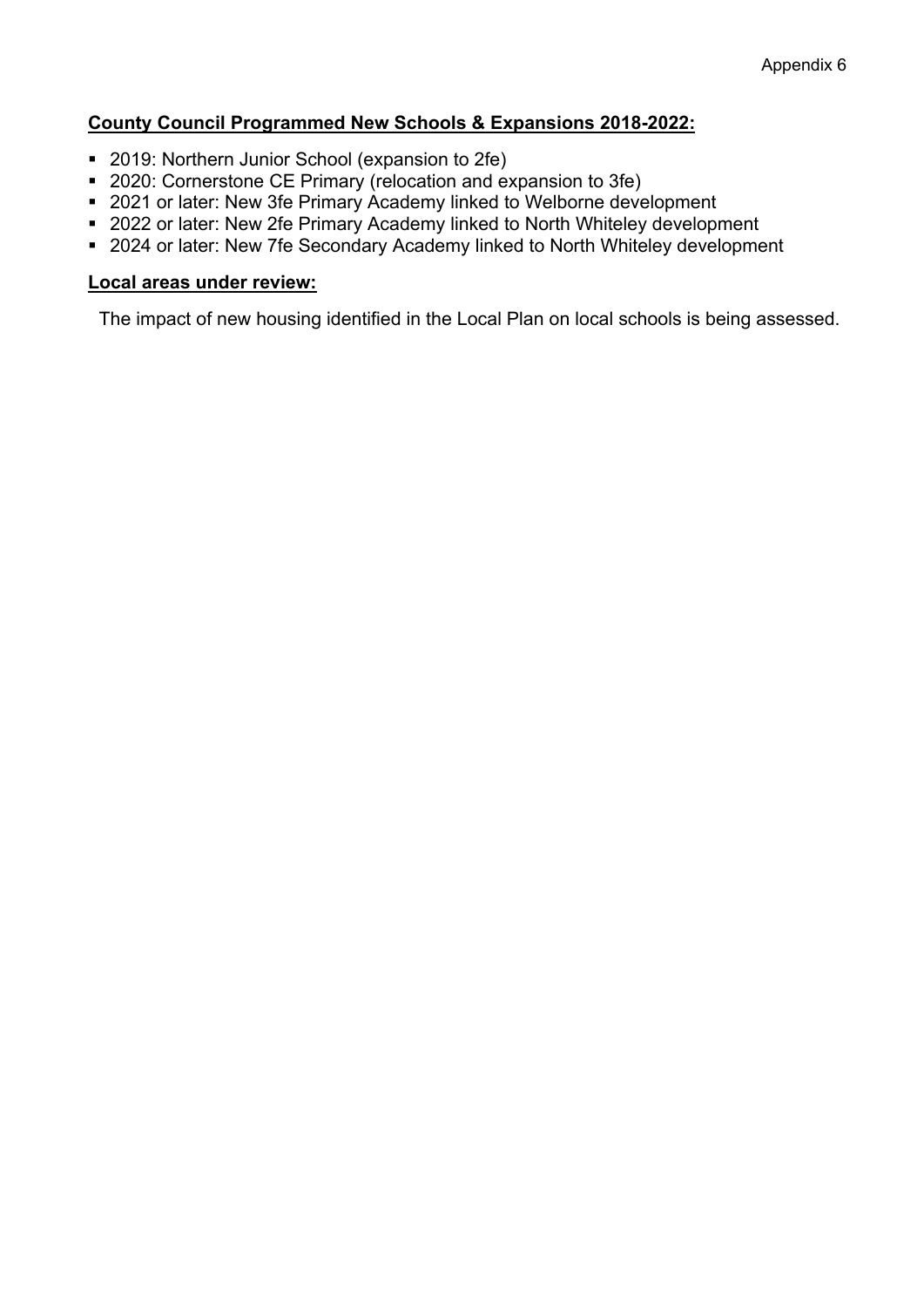# **GOSPORT**

Gosport Borough Council's Local Plan covers the period 2011 to 2029 and was adopted in October 2015 and makes provision for an additional 3,060 dwellings in the plan period.

| <b>Gosport Primary Schools</b>           |                                                          |                                                |                                                    |                                               |                                                        |                                                                 |                                                               |  |  |
|------------------------------------------|----------------------------------------------------------|------------------------------------------------|----------------------------------------------------|-----------------------------------------------|--------------------------------------------------------|-----------------------------------------------------------------|---------------------------------------------------------------|--|--|
| <b>Primary Planning</b><br>Area          | Number of<br>Infant/<br><b>Primary</b><br><b>Schools</b> | Year R:<br>Total<br><b>PANs</b><br>Oct<br>2017 | Year R:<br><b>Number</b><br>on Roll<br>Oct<br>2017 | Year R:<br>%<br>surplus<br>places<br>Oct 2017 | Year R:<br><b>Propose</b><br>d PANs<br><b>Oct 2022</b> | Year R:<br><b>Forecast</b><br>No. on<br><b>Roll Oct</b><br>2022 | Year R:<br><b>Forecast</b><br>%<br>surplus<br><b>Oct 2022</b> |  |  |
| <b>Gosport South East</b>                | 8                                                        | 330                                            | 301                                                | 9%                                            | 330                                                    | 329                                                             | 0%                                                            |  |  |
| <b>Gosport South West</b>                | $\overline{4}$                                           | 150                                            | 148                                                | 1%                                            | 150                                                    | 156                                                             | -4%                                                           |  |  |
| <b>Gosport Central</b>                   | 11                                                       | 420                                            | 351                                                | 16%                                           | 420                                                    | 308                                                             | 27%                                                           |  |  |
| <b>Gosport North</b>                     | 3                                                        | 120                                            | 113                                                | 6%                                            | 120                                                    | 83                                                              | 31%                                                           |  |  |
|                                          |                                                          |                                                |                                                    | <b>Gosport Secondary Schools</b>              |                                                        |                                                                 |                                                               |  |  |
| <b>Secondary</b><br><b>Planning Area</b> | Number of<br><b>Secondary</b><br><b>Schools</b>          | Year 7:<br>Total<br><b>PANS</b><br>Oct<br>2017 | Year 7:<br><b>Number</b><br>on roll<br>Oct<br>2017 | Year 7:<br>%<br>surplus<br>places<br>Oct 2017 | Year 7:<br><b>Propose</b><br>d PANs<br><b>Oct 2022</b> | Year 7:<br><b>Forecast</b><br>No. on<br><b>Roll Oct</b><br>2022 | Year 7:<br><b>Forecast</b><br>%<br>surplus<br><b>Oct 2022</b> |  |  |
| Gosport                                  | 3                                                        | 890                                            | 759                                                | 15%                                           | 890                                                    | 827                                                             | 7%                                                            |  |  |

# **Planned significant housing developments in area:**

Royal Hospital Haslar (316 dwellings granted and on site)

# **County Council Programmed School Expansions 2018-2022:**

• None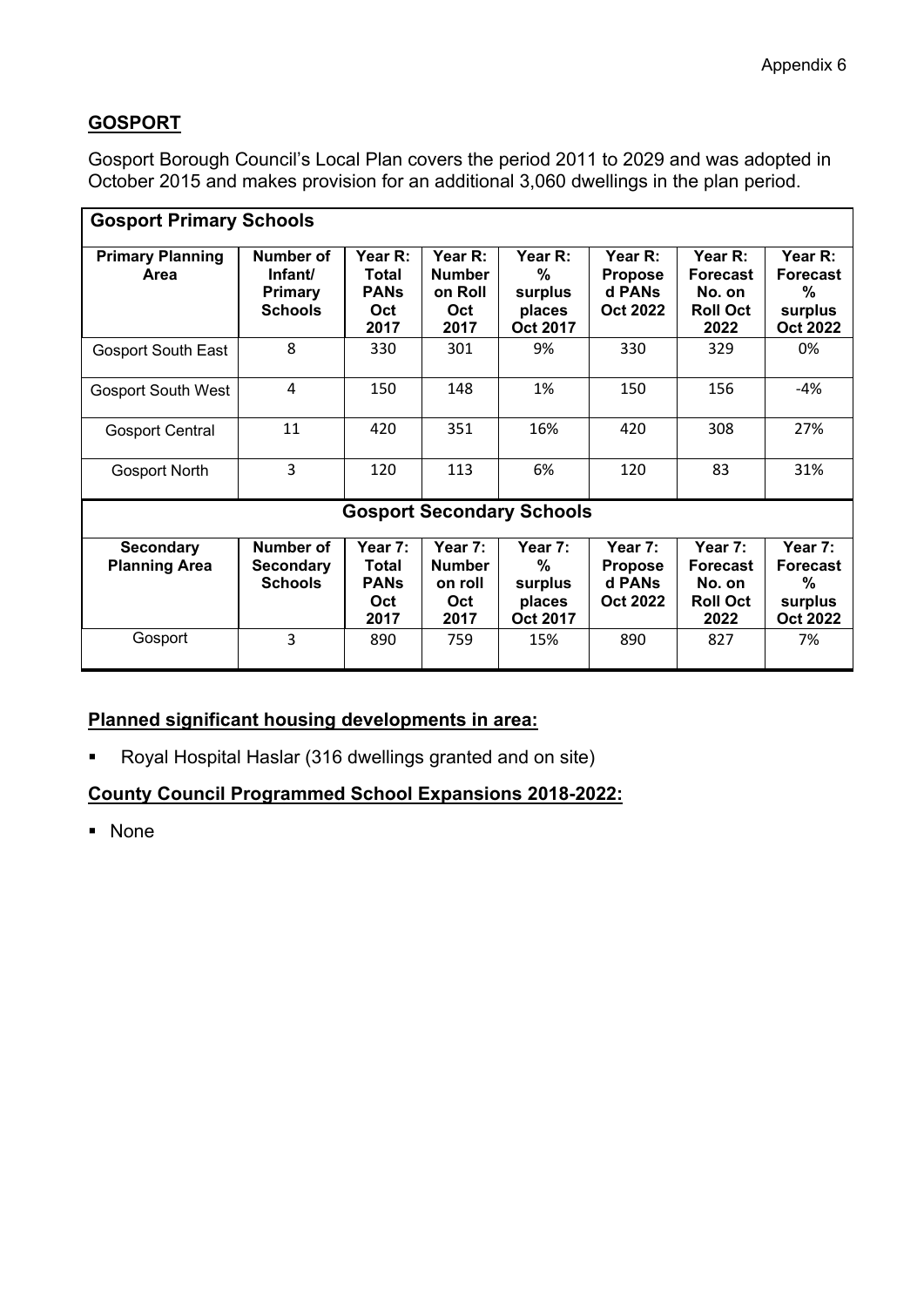# **HART**

Hart District Council (HDC) is currently reviewing its Local Plan with an expectation that it will publish the plan early 2018. Around 2,500 new dwellings are planned to be delivered by 2022. Further applications have recently been received by HDC, but have yet to be determined, that could potentially deliver an additional 1,900 new dwellings, some of which could be delivered by 2022. The impact of significant new housing numbers on the secondary sector is being assessed to understand if a new secondary school and/or site is required during this period.

| <b>Hart Primary Schools</b>              |                                                          |                                                |                                                    |                                               |                                                                 |                                                                 |                                                               |  |  |  |
|------------------------------------------|----------------------------------------------------------|------------------------------------------------|----------------------------------------------------|-----------------------------------------------|-----------------------------------------------------------------|-----------------------------------------------------------------|---------------------------------------------------------------|--|--|--|
| <b>Primary Planning</b><br>Area          | Number of<br>Infant/<br><b>Primary</b><br><b>Schools</b> | Year R:<br>Total<br><b>PANs</b><br>Oct<br>2017 | Year R:<br><b>Number</b><br>on Roll<br>Oct<br>2017 | Year R:<br>%<br>surplus<br>places<br>Oct 2017 | Year $R$ :<br><b>Proposed</b><br><b>PANs</b><br><b>Oct 2022</b> | Year R:<br><b>Forecast</b><br>No. on<br><b>Roll Oct</b><br>2022 | Year R:<br><b>Forecast</b><br>%<br>surplus<br><b>Oct 2022</b> |  |  |  |
| Fleet / Crookham                         | 12                                                       | 600                                            | 581                                                | 3%                                            | 600                                                             | 573                                                             | 5%                                                            |  |  |  |
| Yateley / Frogmore                       | 8                                                        | 285                                            | 258                                                | 9%                                            | 285                                                             | 236                                                             | 17%                                                           |  |  |  |
| Hook / Odiham                            | 8                                                        | 320                                            | 286                                                | 11%                                           | 320                                                             | 306                                                             | 4%                                                            |  |  |  |
|                                          |                                                          |                                                |                                                    | <b>Hart Secondary Schools</b>                 |                                                                 |                                                                 |                                                               |  |  |  |
| <b>Secondary</b><br><b>Planning Area</b> | Number of<br><b>Secondary</b><br><b>Schools</b>          | Year 7:<br>Total<br><b>PANs</b><br>Oct<br>2017 | Year 7:<br><b>Number</b><br>on roll<br>Oct<br>2017 | Year 7:<br>%<br>surplus<br>places<br>Oct 2017 | Year 7:<br><b>Proposed</b><br><b>PANs Oct</b><br>2022           | Year 7:<br><b>Forecast</b><br>No. on<br><b>Roll Oct</b><br>2022 | Year 7:<br><b>Forecast</b><br>%<br>surplus<br><b>Oct 2022</b> |  |  |  |
| Fleet                                    | $\overline{2}$                                           | 504                                            | 500                                                | 1%                                            | 564                                                             | 563                                                             | 0%                                                            |  |  |  |
| Odiham                                   | 1                                                        | 270                                            | 240                                                | 11%                                           | 270                                                             | 265                                                             | 2%                                                            |  |  |  |
| Yateley                                  | 2                                                        | 380                                            | 311                                                | 18%                                           | 380                                                             | 343                                                             | 10%                                                           |  |  |  |

# **Explanatory notes:**

- Some of the larger strategic sites impact on more than one School place planning area.
- There are a number of schools currently operating over their published admissions number in order to accommodate bulge years. This arrangement is temporary and under constant review.

- **Fleet/ Crookham** 
	- Queen Elizabeth Barracks (972 dwellings granted and on site)
	- Queen Elizabeth Barracks Phase 3 (100 dwellings granted and on site)
	- Edenbrook, Hitches Lane (193 dwellings granted and on site)
	- Albany Park, Watery Lane (300 dwellings granted)
	- Netherhouse Copse / Grove Farm (426 dwellings granted)
	- Brickyard Plantation, Pale Lane (45 dwellings granted)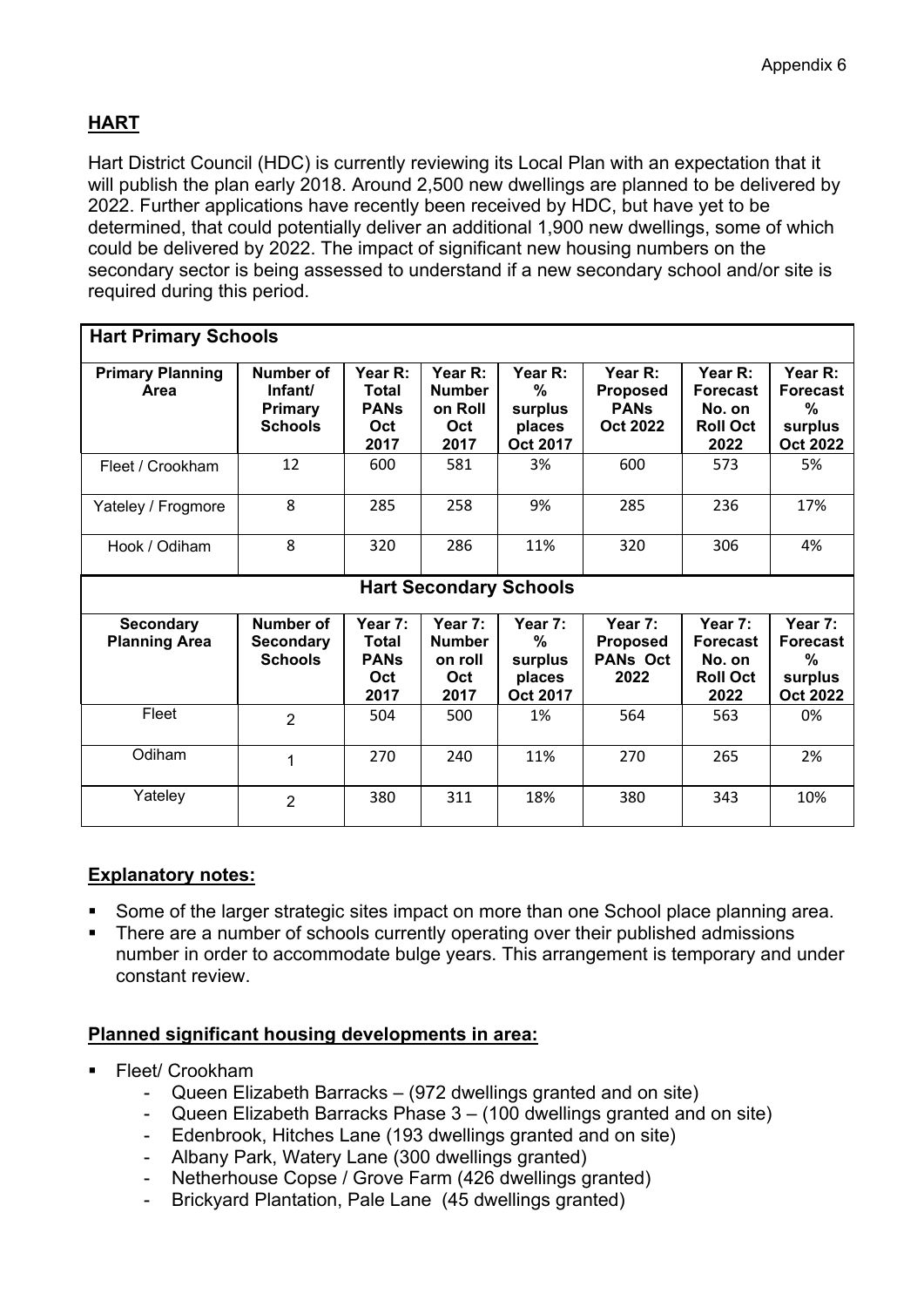- Hartland Park (1500 dwellings first phase granted)
- Sun Park (150 dwellings granted and on site)
- Elvetham Chase, Pale Lane (700 dwellings pending)
- Edenbrook Extension (59 dwellings pending)
- Sun Park Phase 2 (313 dwellings pending).
- Yateley / Frogmore
	- Moulsham Lane (150 dwellings granted)
	- Hawley Park Farm (126 dwellings granted)
	- Bramshill Park (283 dwellings pending appeal)
- Hook:
	- North East of Hook, London Road (548 dwellings granted)
	- High Ridge Farm (60 dwellings granted)
	- Reading Road (70 dwellings granted)
	- Landata House (78 dwellings granted)
	- Odiham Road (83 dwellings granted)
	- Bartley House (102 dwellings pending)
	- Owens Farm (700 dwellings pending)

### **County Council Programmed School Expansions 2018-2022:**

- 2019: Robert Mays Secondary School (1fe expansion to 9fe)
- 2019: Church Crookham Junior School (1fe expansion to 5fe)
- 2021: Calthorpe Park Secondary School (2fe expansion to 12fe)
- 2022: Hartland Park New 2fe Primary Academy

#### **Local areas under review:**

- Odiham
- $\blacksquare$  Fleet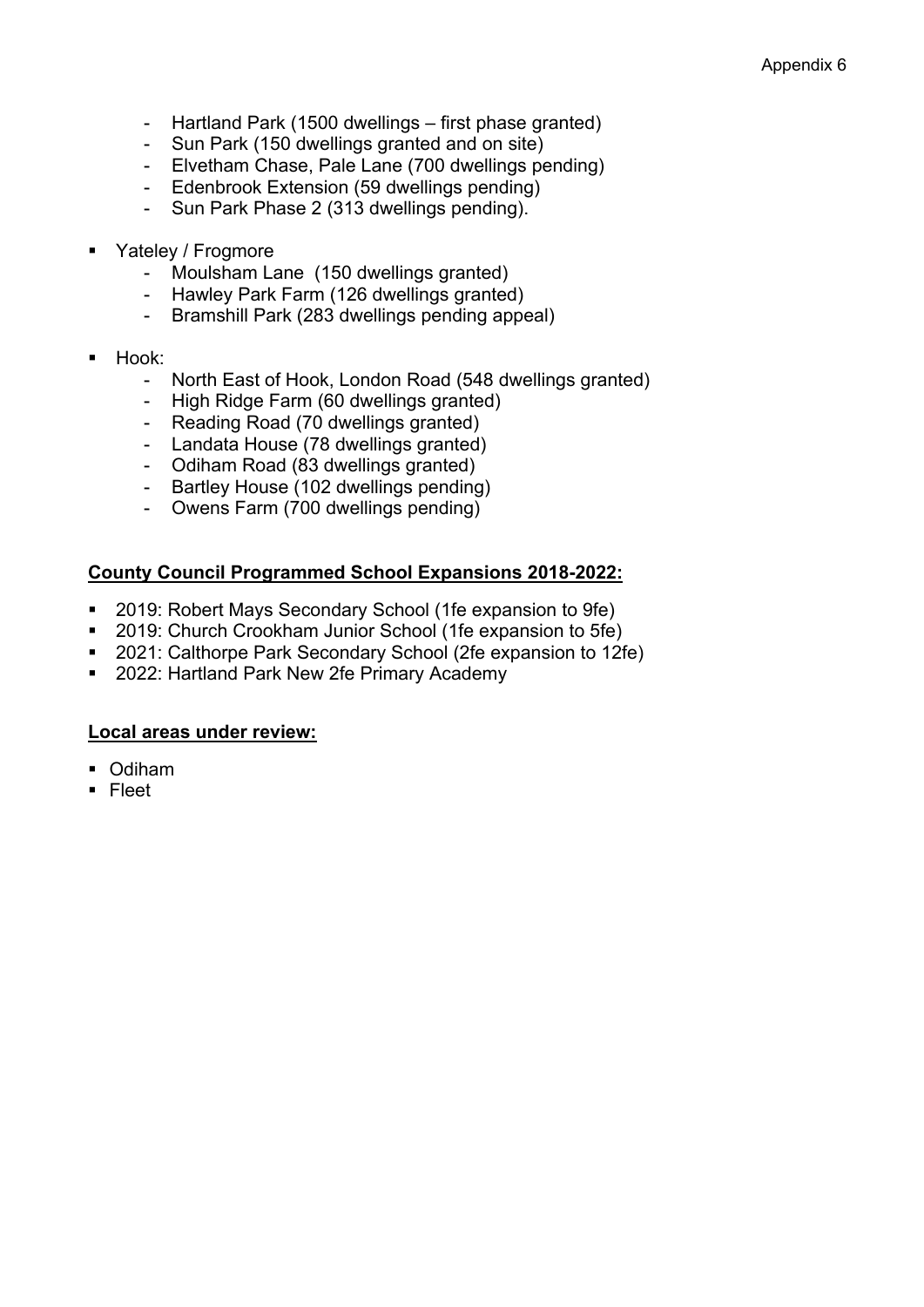# **HAVANT**

Havant Borough Council's Local Plan is currently under review. It is anticipated that around 4,800 homes have/will be built by 2036. Of this number 1,431 are planned within new urban sites and 2,050 being planned to be delivered within two strategic sites. It is anticipated that this number of 2,050 could rise as further discussions take place.

| <b>Havant Primary Schools</b>            |                                                          |                                                       |                                                    |                                                  |                                                              |                                                                 |                                                            |
|------------------------------------------|----------------------------------------------------------|-------------------------------------------------------|----------------------------------------------------|--------------------------------------------------|--------------------------------------------------------------|-----------------------------------------------------------------|------------------------------------------------------------|
| <b>Primary Planning</b><br>Area          | Number of<br>Infant/<br><b>Primary</b><br><b>Schools</b> | Year R:<br><b>Total</b><br><b>PANs</b><br>Oct<br>2017 | Year R:<br><b>Number</b><br>on Roll<br>Oct<br>2017 | Year R:<br>%<br>surplus<br>places<br>Oct<br>2017 | Year R:<br><b>Proposed</b><br><b>PANs</b><br><b>Oct 2022</b> | Year R:<br><b>Forecast</b><br>No. on<br><b>Roll Oct</b><br>2022 | Year R:<br><b>Forecast</b><br>% surplus<br><b>Oct 2022</b> |
| Waterlooville                            | 8                                                        | 330                                                   | 295                                                | 11%                                              | 330                                                          | 275                                                             | 17%                                                        |
| Cowplain                                 | 10                                                       | 390                                                   | 371                                                | 5%                                               | 405                                                          | 408                                                             | 0%                                                         |
| Havant                                   | 13                                                       | 555                                                   | 496                                                | 11%                                              | 585                                                          | 499                                                             | 15%                                                        |
| Hayling Island                           | 4                                                        | 150                                                   | 113                                                | 25%                                              | 150                                                          | 143                                                             | 5%                                                         |
| Emsworth                                 | $\overline{2}$                                           | 79                                                    | 78                                                 | 1%                                               | 90                                                           | 80                                                              | 11%                                                        |
|                                          |                                                          |                                                       | <b>Havant Secondary Schools</b>                    |                                                  |                                                              |                                                                 |                                                            |
| <b>Secondary</b><br><b>Planning Area</b> | <b>Number of</b><br><b>Secondary</b><br><b>Schools</b>   | Year 7:<br><b>Total</b><br><b>PANS</b><br>Oct<br>2017 | Year 7:<br><b>Number</b><br>on roll<br>Oct<br>2017 | Year 7:<br>%<br>surplus<br>places<br>Oct<br>2017 | Year 7:<br><b>Proposed</b><br><b>PANs Oct</b><br>2022        | Year 7:<br><b>Forecast</b><br>No. on<br><b>Roll Oct</b><br>2022 | Year 7:<br><b>Forecast</b><br>% surplus<br><b>Oct 2022</b> |
| Waterlooville /<br>Cowplain              | $\overline{4}$                                           | 763                                                   | 747                                                | 2%                                               | 763                                                          | 716                                                             | 6%                                                         |
| Havant                                   | 3                                                        | 510                                                   | 364                                                | 29%                                              | 510                                                          | 453                                                             | 11%                                                        |
| Hayling Island                           | 1                                                        | 150                                                   | 99                                                 | 34%                                              | 150                                                          | 129                                                             | 14%                                                        |

- **Havant:** 
	- Kingsclere Avenue (25 dwellings granted)
	- Blendworth Crescent (48 dwellings granted)
	- Oaklands House Rowlands Castle (106 dwellings granted)
	- Land south of Bartons Road (175 dwellings granted)
	- Forty Acres (322 dwellings currently in the local plan)
	- Campdown (700 dwellings currently in the local plan)
	- Fort Purbrook (currently in the local plan)
	- Golf Course (currently in the local plan)
	- Strategic Development Area between Denvilles and Emsworth (at least 1,650 dwellings)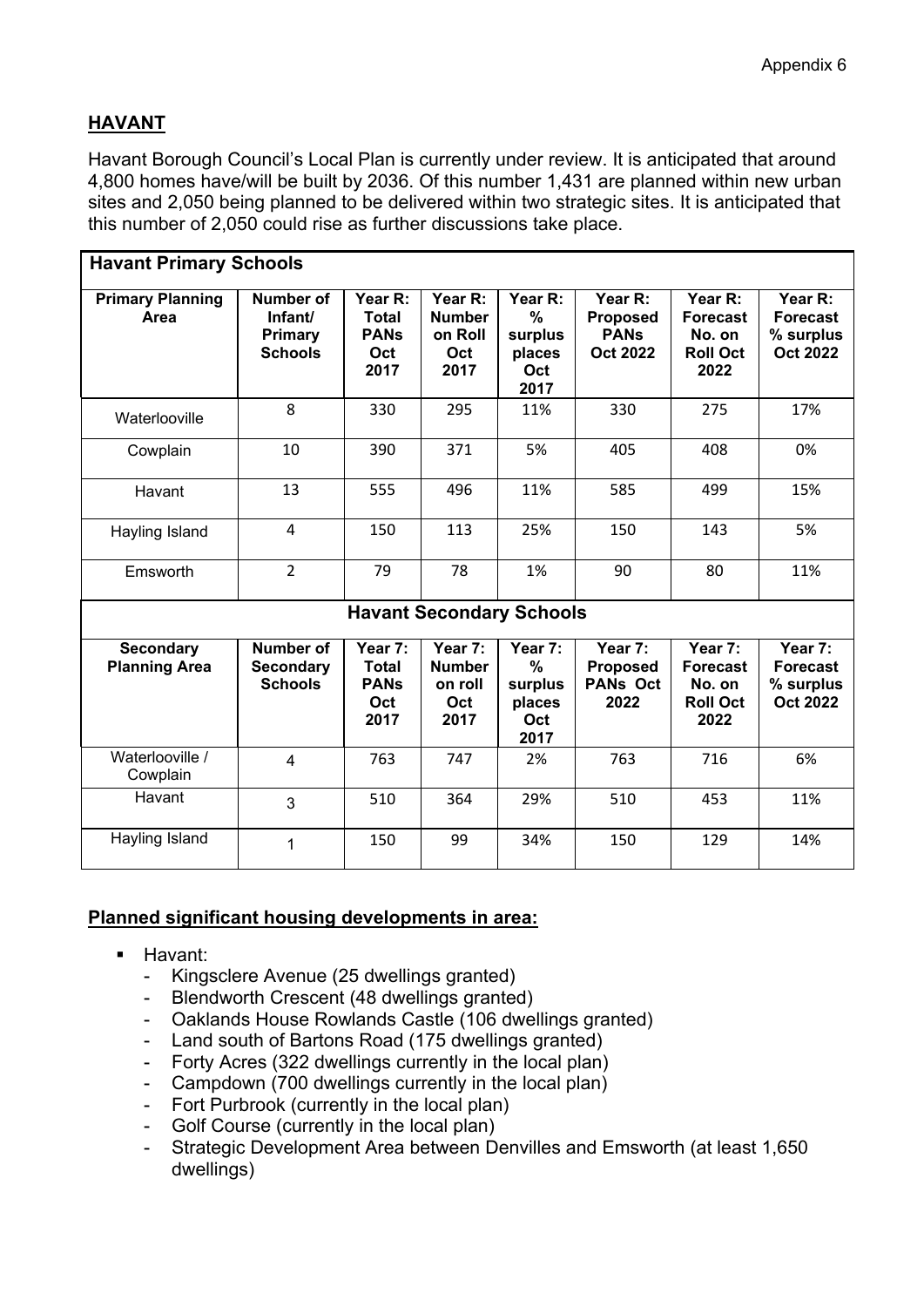- **Emsworth:** 
	- Coldharbour Farm Phase 2 (45 dwellings granted)
	- Horndean Road (125 dwelling granted)
	- Havant Road (192 dwellings pending)
- **Hayling:** 
	- Station Road (76 dwellings granted)
	- St Marys Road (230 dwellings at pre-application stage)
	- Sinah Road (162 dwellings at pre-application stage)
	- Rook Farm (planning application awaited for up to 394 dwellings)

# **County Council Programmed School Expansions 2018-2022:**

- 2018: Emsworth Primary School (0.5fe expansion to 2fe)
- 2021: Morelands Primary (0.5fe expansion to 2fe)
- 2022: Mengham Infant & Junior Schools (1fe expansion to 3fe)
- $\blacksquare$  2022 or later: Berewood 2<sup>nd</sup> School new school up to 420 places per year group

# **Local areas under review:**

- **Hayling Island**
- **Havant**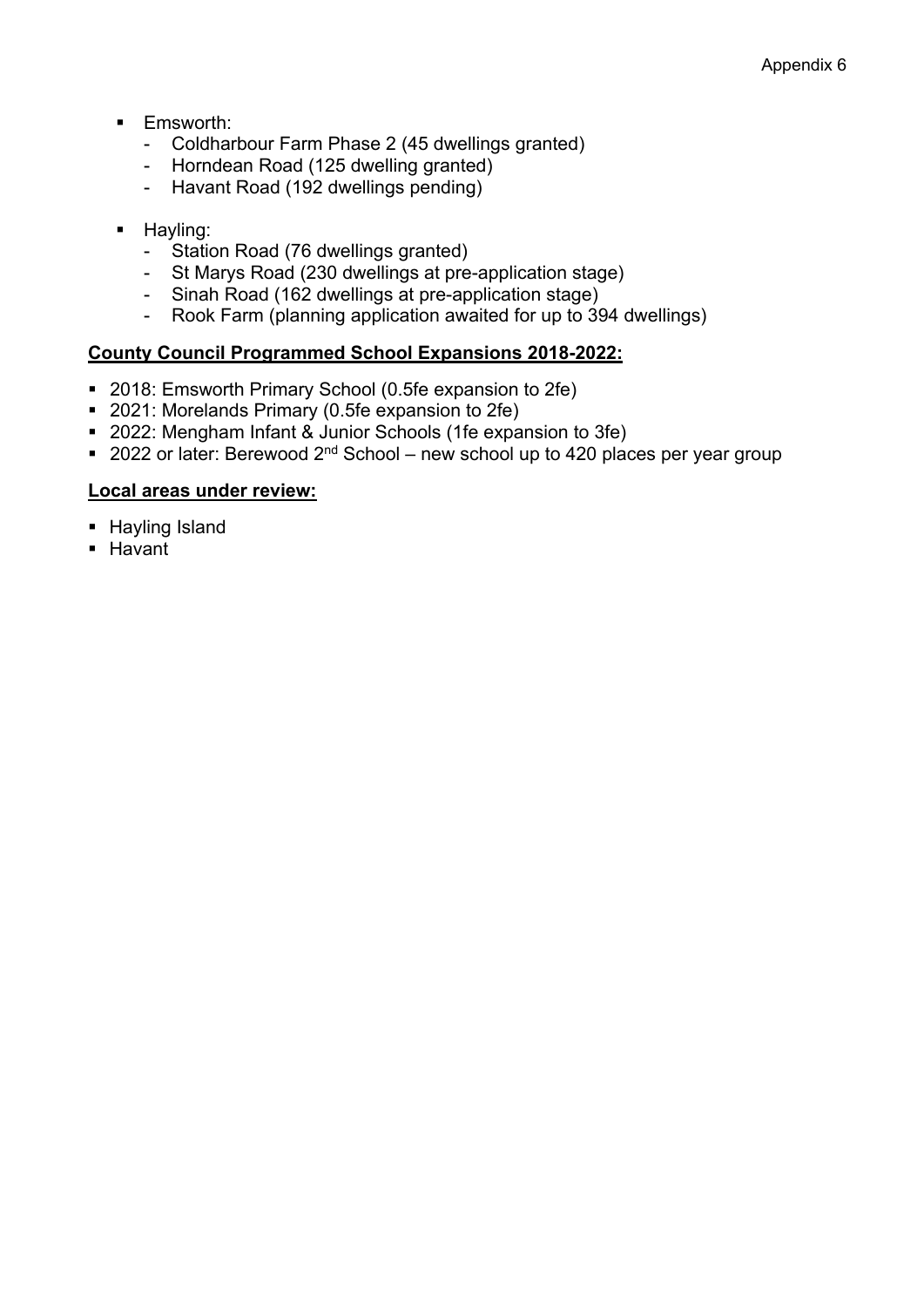# **NEW FOREST**

New Forest District Council (NFDC) adopted their Core Strategy in 2009 covering the period 2006-2026 which highlighted a minimum of 3,920 new dwellings plus 810 to address local affordable housing needs. NFDC consulted on the draft Local Plan Part 1 Review from July until September 2016, which if adopted would likely see a rise in the minimum number of dwellings required.

New Forest National Park (NFNP) has also recently consulted on their draft local plan with adoption expected mid 2018. NFNP have highlighted sites for 700 dwellings proposed between 2016 and 2036.

| <b>New Forest Primary Schools</b>        |                                                        |                                                       |                                                    |                                                              |                                                              |                                                                 |                                                               |  |  |
|------------------------------------------|--------------------------------------------------------|-------------------------------------------------------|----------------------------------------------------|--------------------------------------------------------------|--------------------------------------------------------------|-----------------------------------------------------------------|---------------------------------------------------------------|--|--|
| <b>Primary Planning</b><br>Area          | Number of<br>Infant/<br>Primary<br><b>Schools</b>      | Year R:<br><b>Total</b><br><b>PANs</b><br>Oct<br>2017 | Year R:<br><b>Number</b><br>on Roll<br>Oct<br>2017 | Year R:<br>$\frac{0}{0}$<br>surplus<br>places<br>Oct<br>2017 | Year R:<br><b>Proposed</b><br><b>PANS</b><br><b>Oct 2022</b> | Year R:<br><b>Forecast</b><br>No. on<br><b>Roll Oct</b><br>2022 | Year R:<br><b>Forecast</b><br>%<br>surplus<br><b>Oct 2022</b> |  |  |
| Ringwood                                 | $\overline{7}$                                         | 241                                                   | 221                                                | 8%                                                           | 226                                                          | 212                                                             | 6%                                                            |  |  |
| Lymington                                | 11                                                     | 282                                                   | 284                                                | $-1%$                                                        | 282                                                          | 292                                                             | $-3%$                                                         |  |  |
| Totton                                   | 13                                                     | 425                                                   | 399                                                | 6%                                                           | 425                                                          | 396                                                             | 7%                                                            |  |  |
| Dibden / Waterside                       | 12                                                     | 485                                                   | 451                                                | 7%                                                           | 485                                                          | 382                                                             | 21%                                                           |  |  |
| Fordingbridge                            | 6                                                      | 127                                                   | 111                                                | 13%                                                          | 127                                                          | 105                                                             | 17%                                                           |  |  |
| <b>New Milton</b>                        | 6                                                      | 212                                                   | 227                                                | $-7%$                                                        | 212                                                          | 227                                                             | $-7%$                                                         |  |  |
| <b>New Forest Secondary Schools</b>      |                                                        |                                                       |                                                    |                                                              |                                                              |                                                                 |                                                               |  |  |
| <b>Secondary</b><br><b>Planning Area</b> | <b>Number of</b><br><b>Secondary</b><br><b>Schools</b> | Year 7:<br><b>Total</b><br><b>PANs</b><br>Oct<br>2017 | Year 7:<br><b>Number</b><br>on roll<br>Oct<br>2017 | Year 7:<br>$\%$<br>surplus<br>places<br>Oct<br>2017          | Year 7:<br><b>Proposed</b><br><b>PANS</b><br><b>Oct 2022</b> | Year 7:<br><b>Forecast</b><br>No. on<br><b>Roll Oct</b><br>2022 | Year 7:<br><b>Forecast</b><br>%<br>surplus<br><b>Oct 2022</b> |  |  |
| Forest                                   | 4                                                      | 853                                                   | 857                                                | 0%                                                           | 853                                                          | 830                                                             | 3%                                                            |  |  |
| Totton / Waterside                       | 5                                                      | 1061                                                  | 772                                                | 27%                                                          | 1061                                                         | 823                                                             | 22%                                                           |  |  |

- Ringwood:
	- Crow Arch Lane (175 dwellings granted)
	- Merryfield Park (80 dwellings granted and on site)
- Fordingbridge:
	- Whitsbury Road (145 dwellings pending)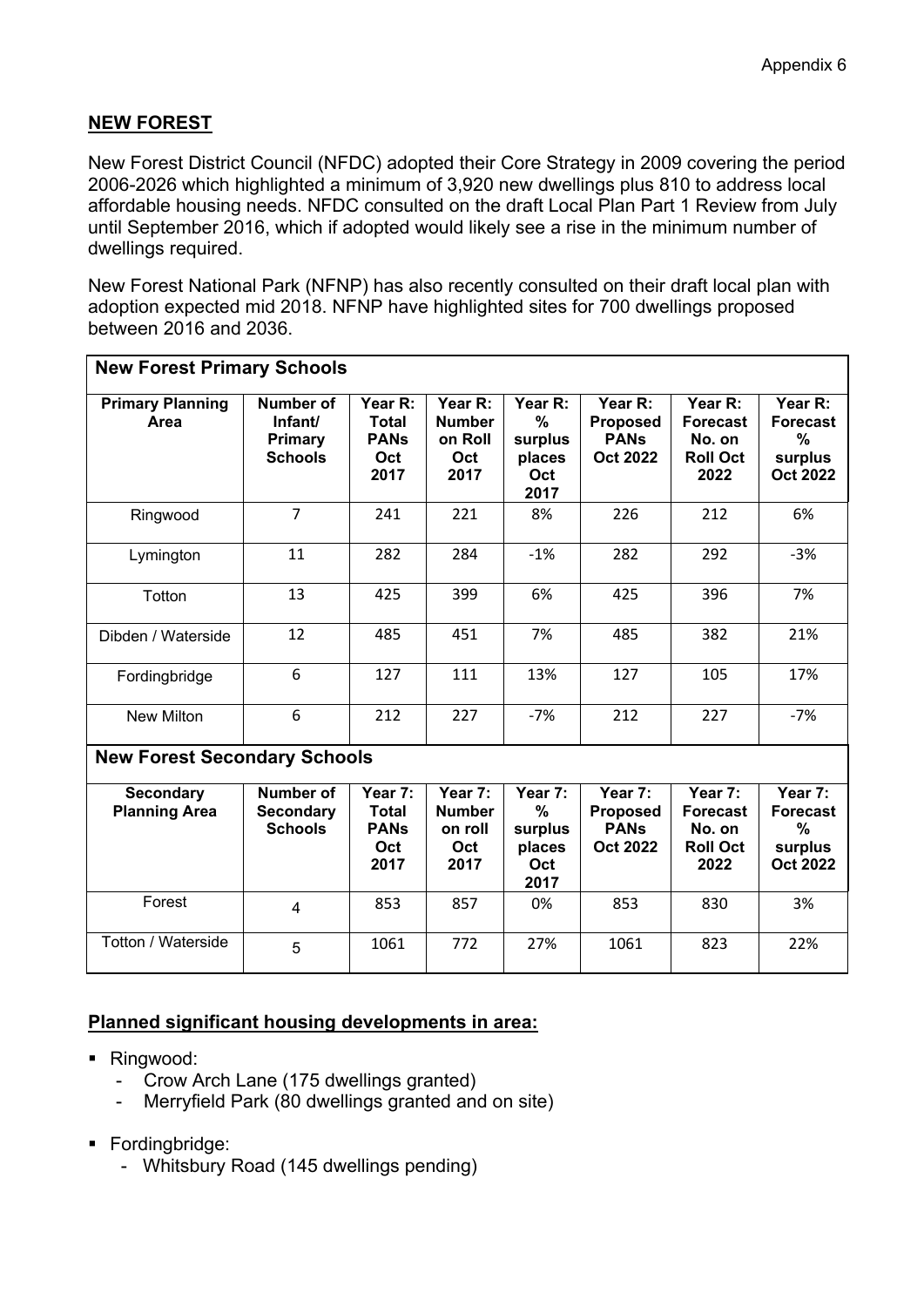- **Lymington** 
	- Pinetops Nurseries (45 dwellings granted)
- Dibben and South Waterside:
	- Forest Lodge Farm, Hythe (45 dwellings granted)
	- Fawley Power Station (up to 1,530 dwellings in pre-application stage)
- **Totton:** 
	- Loperwood Farm (21 dwellings granted)
	- Loperwood Lane (100 dwellings currently in appeal)
- **New Milton** 
	- Up to 1500 dwellings outlined in Neighbourhood Plan

### **County Council Programmed School Expansions 2018-2022:**

None

#### **Local areas under review:**

- Lymington potential expansion of local school/s required subject to progress of proposed developments
- New Milton 1500 new dwellings would bring a requirement for significant expansion of existing provision or a new primary school, to be kept under review.
- $\blacksquare$  Totton to be kept under review
- Dibben and South Waterside provision of new primary school being discussed to support proposed 1,530 new development.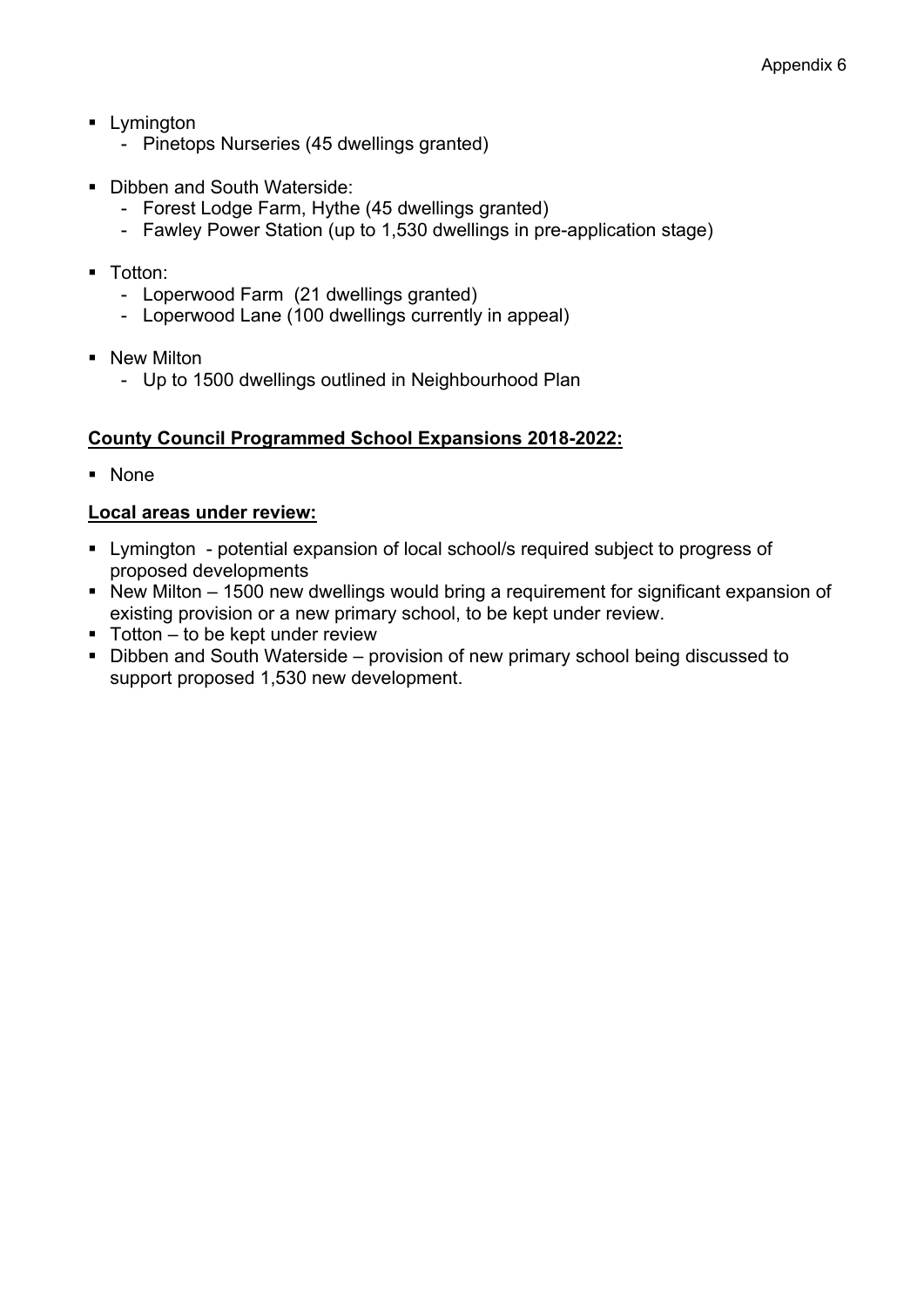### **RUSHMOOR**

Rushmoor Borough Council adopted their Core Strategy in 2011 which identified 6,350 dwellings to be built between 2010 and 2027. This includes the re-development of military land known as Aldershot Urban Extension to provide up to 3,850 dwellings with an estimated 260 dwellings complete in 2017/18.

| <b>Rushmoor Primary Schools</b>          |                                                                 |                                                |                                                    |                                                  |                                                       |                                                                 |                                                            |  |  |
|------------------------------------------|-----------------------------------------------------------------|------------------------------------------------|----------------------------------------------------|--------------------------------------------------|-------------------------------------------------------|-----------------------------------------------------------------|------------------------------------------------------------|--|--|
| <b>Primary Planning</b><br>Area          | <b>Number of</b><br>Infant/<br><b>Primary</b><br><b>Schools</b> | Year R:<br>Total<br><b>PANs</b><br>Oct<br>2017 | Year R:<br><b>Number</b><br>on Roll<br>Oct<br>2017 | Year R:<br>%<br>surplus<br>places<br>Oct<br>2017 | Year R:<br>Proposed<br><b>PANs</b><br><b>Oct 2022</b> | Year R:<br><b>Forecast</b><br>No. on<br><b>Roll Oct</b><br>2022 | Year R:<br><b>Forecast</b><br>% surplus<br><b>Oct 2022</b> |  |  |
| Aldershot                                | 9                                                               | 472                                            | 488                                                | $-3%$                                            | 472                                                   | 537                                                             | $-14%$                                                     |  |  |
| Farnborough North                        | 15                                                              | 575                                            | 532                                                | 7%                                               | 575                                                   | 482                                                             | 16%                                                        |  |  |
| Farnborough South                        | 6                                                               | 195                                            | 225                                                | $-15%$                                           | 195                                                   | 218                                                             | $-12%$                                                     |  |  |
|                                          |                                                                 |                                                | <b>Rushmoor Secondary Schools</b>                  |                                                  |                                                       |                                                                 |                                                            |  |  |
| <b>Secondary</b><br><b>Planning Area</b> | Number of<br><b>Secondary</b><br><b>Schools</b>                 | Year 7:<br>Total<br><b>PANs</b><br>Oct<br>2017 | Year 7:<br><b>Number</b><br>on roll<br>Oct<br>2017 | Year 7:<br>%<br>surplus<br>places<br>Oct<br>2017 | Year 7:<br>Proposed<br><b>PANs Oct</b><br>2022        | Year 7:<br><b>Forecast</b><br>No. on<br><b>Roll Oct</b><br>2022 | Year 7:<br><b>Forecast</b><br>% surplus<br><b>Oct 2022</b> |  |  |
| Aldershot                                | $\overline{2}$                                                  | 370                                            | 339                                                | 8%                                               | 370                                                   | 395                                                             | $-7%$                                                      |  |  |
| Farnborough / Cove                       | $\overline{2}$                                                  | 390                                            | 317                                                | 19%                                              | 390                                                   | 342                                                             | 12%                                                        |  |  |

#### **Explanatory notes:**

- Aldershot has experienced significant pressure at year R in recent years leading to a number of bulge classes required.
- The deficit shown in Aldershot primary planning area will be catered for by new school at Aldershot Urban Extension opening in 2018.
- Farnborough South the long term requirement for additional places is being reviewed.

- Aldershot: Aldershot Urban Extension (AUE) (3850 dwellings started in 2015)
- Farnborough North: Sun Park, Sandy Lane (150 dwellings granted and on site)
- Farnborough North: Sun Park Phase 2 (313 dwellings pending).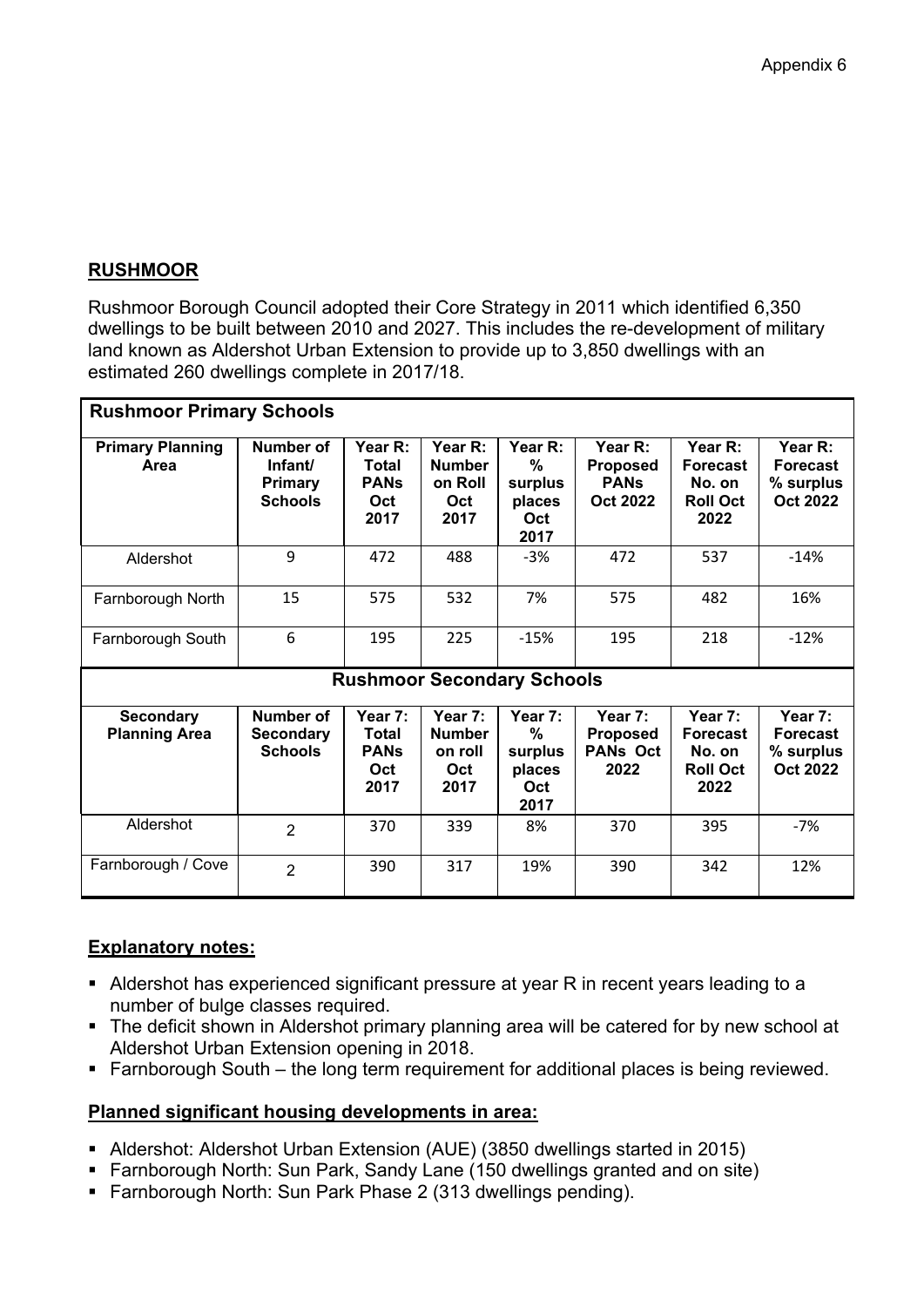Farnborough South: Southwood Business Park (159 dwellings pending).

#### **County Council Programmed School Expansions 2018-2022:**

- 2018: Cambridge Primary (Aldershot Urban Extension) New 2fe Academy
- 2022: Up to 2fe expansion of Aldershot Secondary Schools

#### **Local areas under review:**

- Aldershot this is a complex area for school place planning due to cross border pupil movement, turbulence caused by army movements etc. A review of the long term need for additional places is underway.
- **Farnborough South**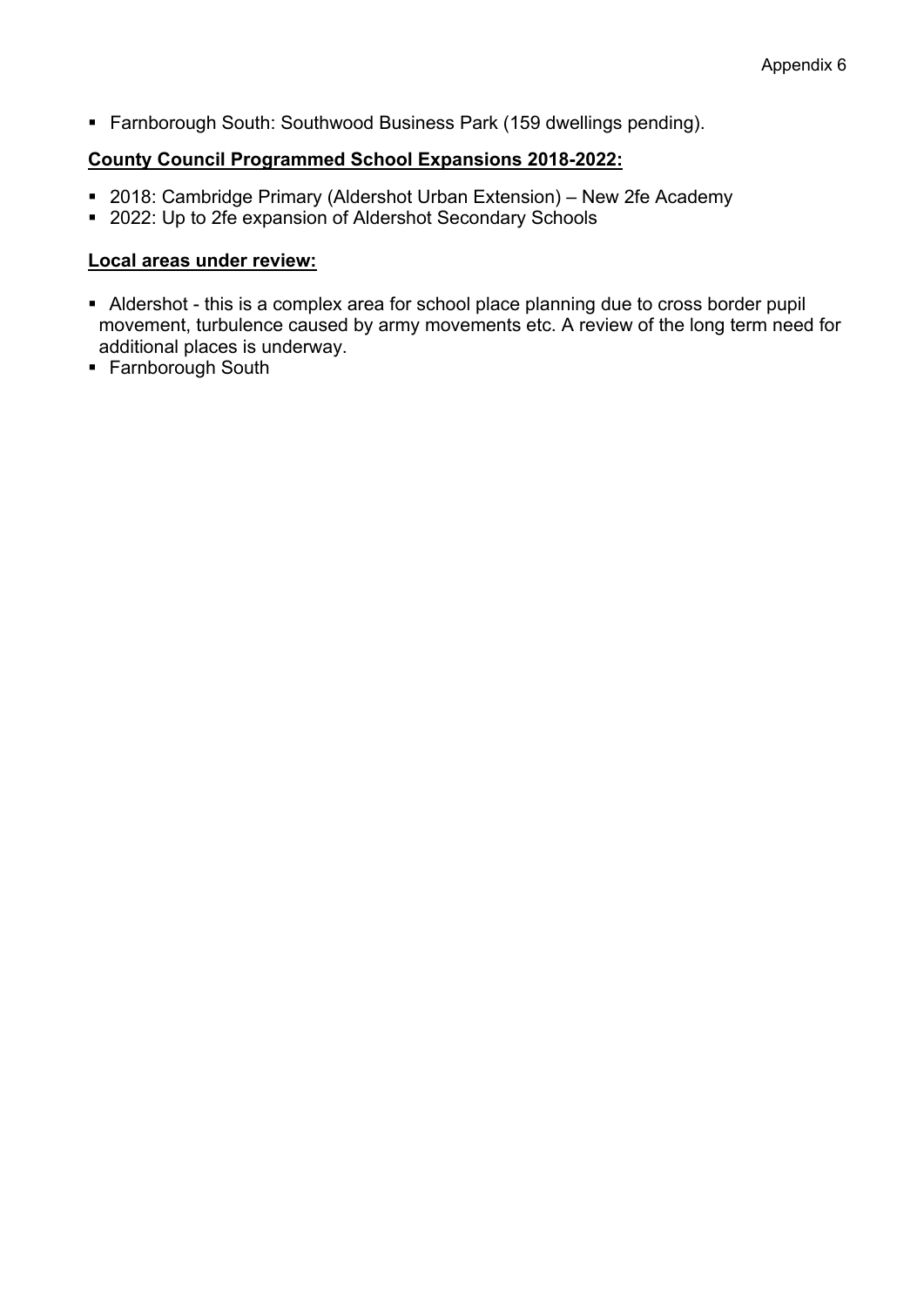# **TEST VALLEY**

Test Valley Borough Council will be consulting on their revised Local Plan in late January 2016. The Plan identifies 10,584 dwellings to be built between 2011 and 2029 with a significant proportion of sites already having planning permission.

| <b>Test Valley Primary Schools</b>       |                                                          |                                                       |                                                    |                                                     |                                                              |                                                                 |                                                            |  |  |  |
|------------------------------------------|----------------------------------------------------------|-------------------------------------------------------|----------------------------------------------------|-----------------------------------------------------|--------------------------------------------------------------|-----------------------------------------------------------------|------------------------------------------------------------|--|--|--|
| <b>Primary Planning</b><br>Area          | <b>Number of</b><br>Infant/<br>Primary<br><b>Schools</b> | Year R:<br>Total<br><b>PANs</b><br>Oct<br>2017        | Year R:<br><b>Number</b><br>on Roll<br>Oct<br>2017 | Year R:<br>%<br>surplus<br>places<br>Oct<br>2017    | Year R:<br><b>Proposed</b><br><b>PANs</b><br><b>Oct 2022</b> | Year R:<br><b>Forecast</b><br>No. on<br><b>Roll Oct</b><br>2022 | Year R:<br><b>Forecast</b><br>% surplus<br><b>Oct 2022</b> |  |  |  |
| <b>Andover Town</b>                      | 15                                                       | 600                                                   | 638                                                | $-6%$                                               | 675                                                          | 650                                                             | 4%                                                         |  |  |  |
| <b>Andover Rural</b>                     | 6                                                        | 149                                                   | 134                                                | 10%                                                 | 154                                                          | 165                                                             | $-7%$                                                      |  |  |  |
| Romsey & North<br>Baddesley              | 7                                                        | 270                                                   | 295                                                | -9%                                                 | 330                                                          | 328                                                             | 0%                                                         |  |  |  |
| Romsey Rural                             | 6                                                        | 149                                                   | 134                                                | 10%                                                 | 154                                                          | 165                                                             | $-7%$                                                      |  |  |  |
| Stockbridge                              | $\overline{7}$                                           | 130                                                   | 118                                                | 9%                                                  | 130                                                          | 99                                                              | 24%                                                        |  |  |  |
| <b>Test Valley Secondary Schools</b>     |                                                          |                                                       |                                                    |                                                     |                                                              |                                                                 |                                                            |  |  |  |
| <b>Secondary</b><br><b>Planning Area</b> | <b>Number of</b><br><b>Secondary</b><br><b>Schools</b>   | Year 7:<br><b>Total</b><br><b>PANs</b><br>Oct<br>2017 | Year 7:<br><b>Number</b><br>on roll<br>Oct<br>2017 | Year 7:<br>$\%$<br>surplus<br>places<br>Oct<br>2017 | Year 7:<br><b>Proposed</b><br><b>PANs Oct</b><br>2022        | Year 7:<br><b>Forecast</b><br>No. on<br><b>Roll Oct</b><br>2022 | Year 7:<br><b>Forecast</b><br>% surplus<br><b>Oct 2022</b> |  |  |  |
| Andover                                  | 3                                                        | 587                                                   | 469                                                | 20%                                                 | 587                                                          | 555                                                             | 6%                                                         |  |  |  |
| Romsey /<br>Stockbridge                  | $\overline{2}$                                           | 508                                                   | 530                                                | $-4%$                                               | 508                                                          | 495                                                             | 2%                                                         |  |  |  |

# **Explanatory notes:**

- Andover Rural forecast -7% is due to cross border movement with Wiltshire.
- Romsey Rural forecast -7% is due to the forecast including children from outside of the area but the schools can cope with their catchment numbers.

- **Andover Town** 
	- East Anton (2500 dwellings granted and on site)
	- South of Walworth Road (63 dwellings granted)
	- Goch Way (85 dwellings granted and on site)
	- Walworth Road, Picket Piece (53 dwellings granted)
	- Harewood Farm (160 dwellings granted)
	- Former Secondary School Site (350 dwellings granted)
	- 10 Walworth Road, Picket Piece (82 dwellings pending)
	- Picket Twenty Extension (520 dwellings pending)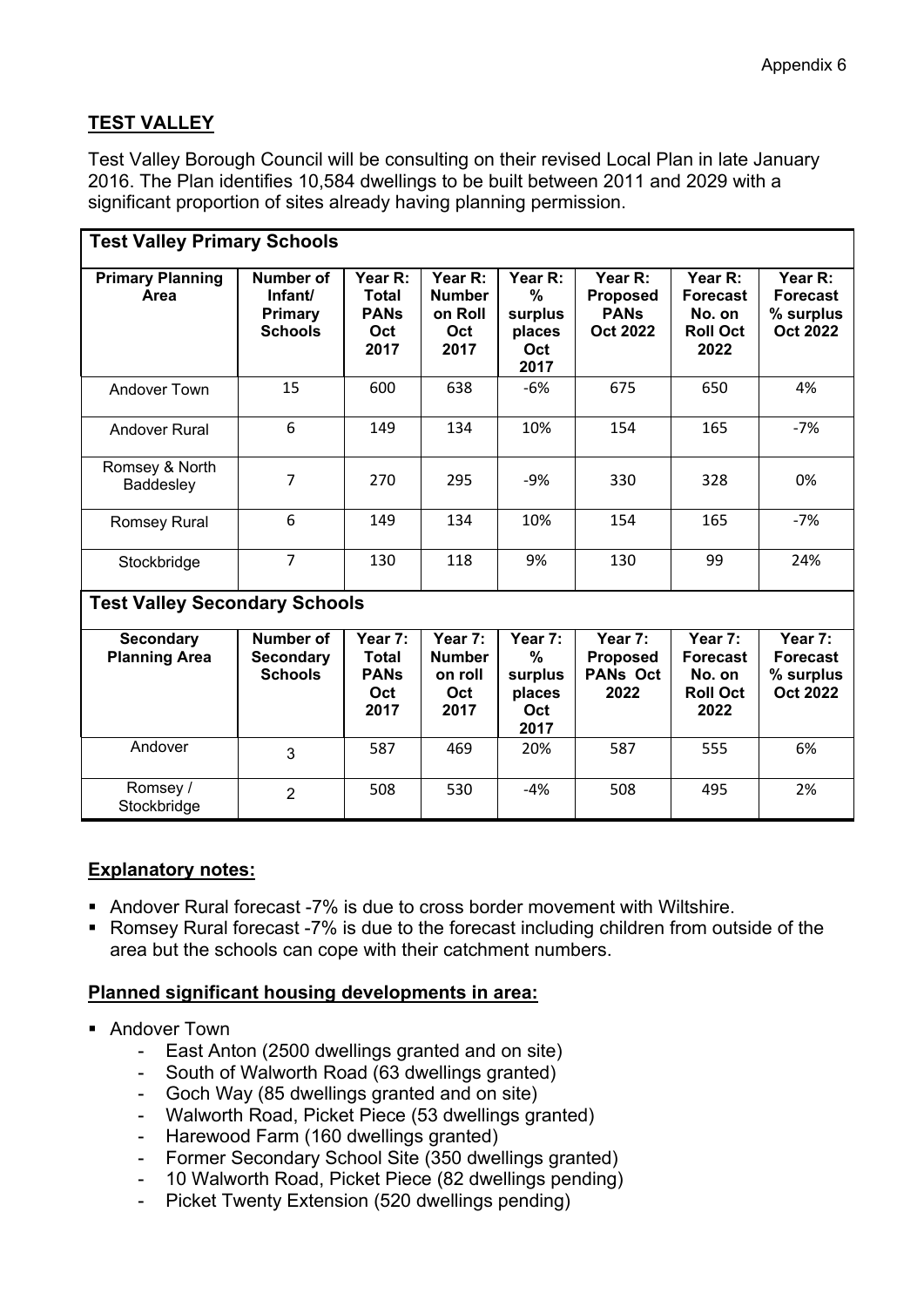- North of Walworth Road (91 dwellings pending)
- Romsey Rural
	- Parkers Farm (320 dwellings)
	- and other smaller developments totalling c180
- Romsey Town/ North Baddesley
	- Hoe Lane (300 dwellings pending)
	- Land West of Cupernham Lane (94 dwellings pending)
	- Abbotsford, Braishfield (46 dwellings in appeal)
	- Ganger Farm (275 dwellings granted)
	- Whitenap development (1300 dwellings). If approved, will most likely require a new primary school.
- **Stockbridge** 
	- School Lane, Broughton (32 dwelling granted)

#### **County Council Programmed School Expansions 2018-2022:**

- 2018: Endeavour Primary (Dairy Road site 2fe expansion to 4fe)
- 2018: Pilgrims Cross CE Primary (0.5fe expansion to 2fe)
- 2018: Romsey Primary School (1fe expansion to 2fe)
- 2018: North Baddesley Infant & Junior (1fe expansion to 3fe)
- 2020: Rownhams St Johns Primary School (1 classroom PAN to 45)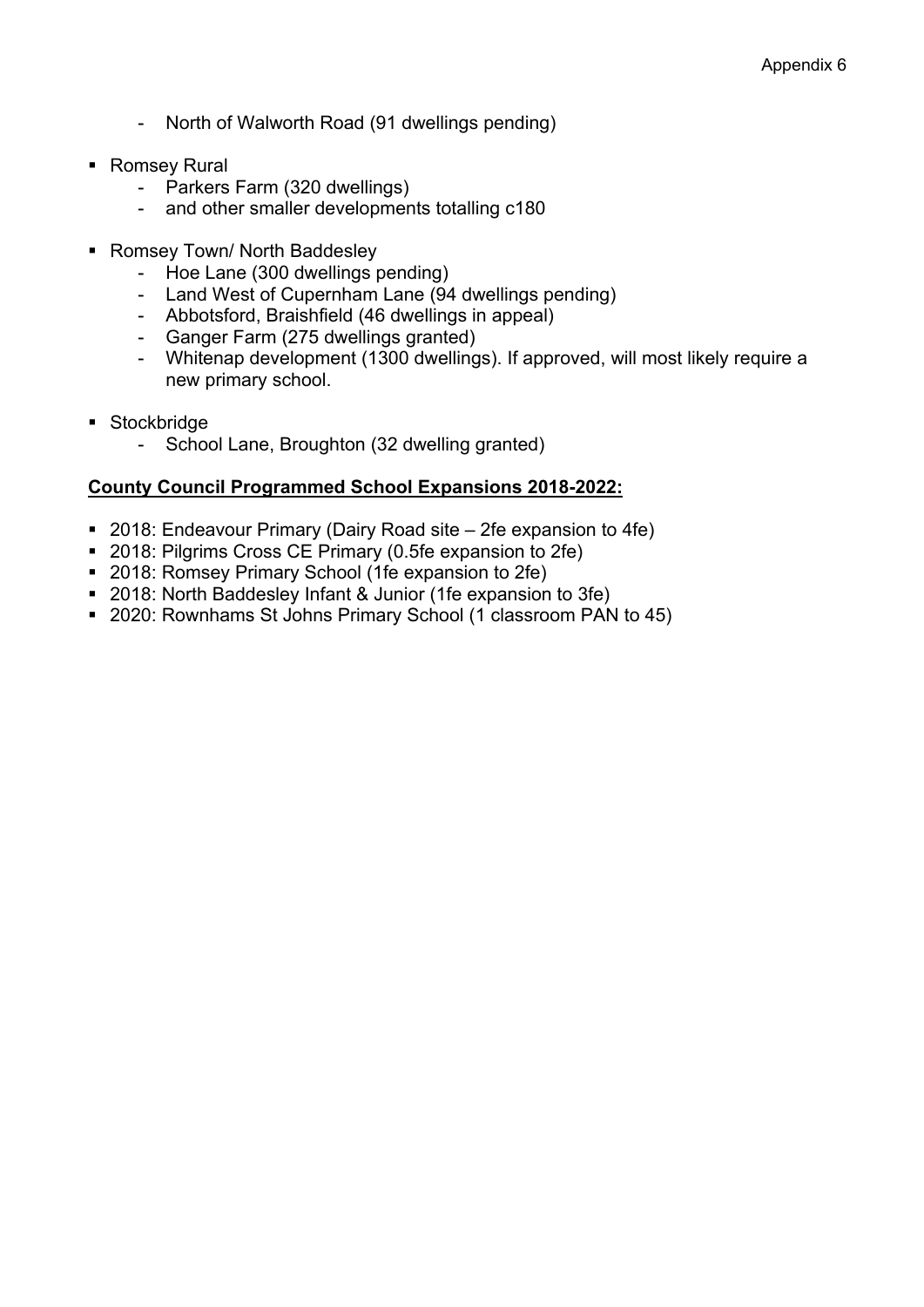# **WINCHESTER**

Winchester City's Local Plan was adopted in March 2013. The plan identifies the requirement for 12,500 dwellings to be built between 2011 and 2031. Winchester City Council consulted on their Local Plan Part 2 in 2014 with this being adopted in April 2017.

The South Downs National Park (SDNP) has also recently consulted on their draft local plan with adoption expected 2018. A requirement for up to 4,750 additional dwellings has been identified.

| <b>Winchester Primary Schools</b>        |                                                        |                                                       |                                                    |                                                              |                                                              |                                                                 |                                                            |  |  |  |
|------------------------------------------|--------------------------------------------------------|-------------------------------------------------------|----------------------------------------------------|--------------------------------------------------------------|--------------------------------------------------------------|-----------------------------------------------------------------|------------------------------------------------------------|--|--|--|
| <b>Primary Planning</b><br>Area          | Number of<br>Infant/<br>Primary<br><b>Schools</b>      | Year R:<br><b>Total</b><br><b>PANs</b><br>Oct<br>2017 | Year R:<br><b>Number</b><br>on Roll<br>Oct<br>2017 | Year R:<br>$\frac{0}{0}$<br>surplus<br>places<br>Oct<br>2017 | Year R:<br><b>Proposed</b><br><b>PANS</b><br><b>Oct 2022</b> | Year R:<br><b>Forecast</b><br>No. on<br><b>Roll Oct</b><br>2022 | Year R:<br><b>Forecast</b><br>% surplus<br><b>Oct 2022</b> |  |  |  |
| <b>Winchester Town</b>                   | 11                                                     | 501                                                   | 477                                                | 5%                                                           | 501                                                          | 472                                                             | 6%                                                         |  |  |  |
| <b>Winchester Rural</b><br><b>North</b>  | 5                                                      | 168                                                   | 155                                                | 8%                                                           | 168                                                          | 208                                                             | $-24%$                                                     |  |  |  |
| <b>Winchester Rural</b><br>South         | 5                                                      | 124                                                   | 123                                                | 1%                                                           | 139                                                          | 122                                                             | 13%                                                        |  |  |  |
| <b>Bishops Waltham</b>                   | 9                                                      | 279                                                   | 270                                                | 3%                                                           | 309                                                          | 324                                                             | $-5%$                                                      |  |  |  |
| Alresford                                | 6                                                      | 171                                                   | 145                                                | 15%                                                          | 212                                                          | 172                                                             | 19%                                                        |  |  |  |
| <b>Winchester Secondary Schools</b>      |                                                        |                                                       |                                                    |                                                              |                                                              |                                                                 |                                                            |  |  |  |
| <b>Secondary</b><br><b>Planning Area</b> | <b>Number of</b><br><b>Secondary</b><br><b>Schools</b> | Year 7:<br><b>Total</b><br><b>PANs</b><br>Oct<br>2017 | Year 7:<br><b>Number</b><br>on roll<br>Oct<br>2017 | Year 7:<br>$\frac{0}{0}$<br>surplus<br>places<br>Oct<br>2017 | Year 7:<br><b>Proposed</b><br><b>PANs Oct</b><br>2022        | Year 7:<br><b>Forecast</b><br>No. on<br><b>Roll Oct</b><br>2022 | Year 7:<br><b>Forecast</b><br>% surplus<br><b>Oct 2022</b> |  |  |  |
| Winchester                               | $\overline{4}$                                         | 779                                                   | 807                                                | $-4%$                                                        | 809                                                          | 800                                                             | 1%                                                         |  |  |  |
| <b>Bishops Waltham</b>                   | 1                                                      | 270                                                   | 245                                                | 9%                                                           | 270                                                          | 265                                                             | 2%                                                         |  |  |  |
| Alresford                                | 1                                                      | 230                                                   | 247                                                | $-7%$                                                        | 230                                                          | 220                                                             | 4%                                                         |  |  |  |

# **Explanatory notes:**

 Winchester Rural North is forecast as -24% year R shortfall by October 2022 due to the forecasts currently including the Barton Farm yield, which currently falls into Kings Worthy Primary catchment. A new 2fe primary school is being built at Barton Farm for Sept 2019.

- Winchester Town:
	- Barton Farm (2000 dwellings granted and on site)